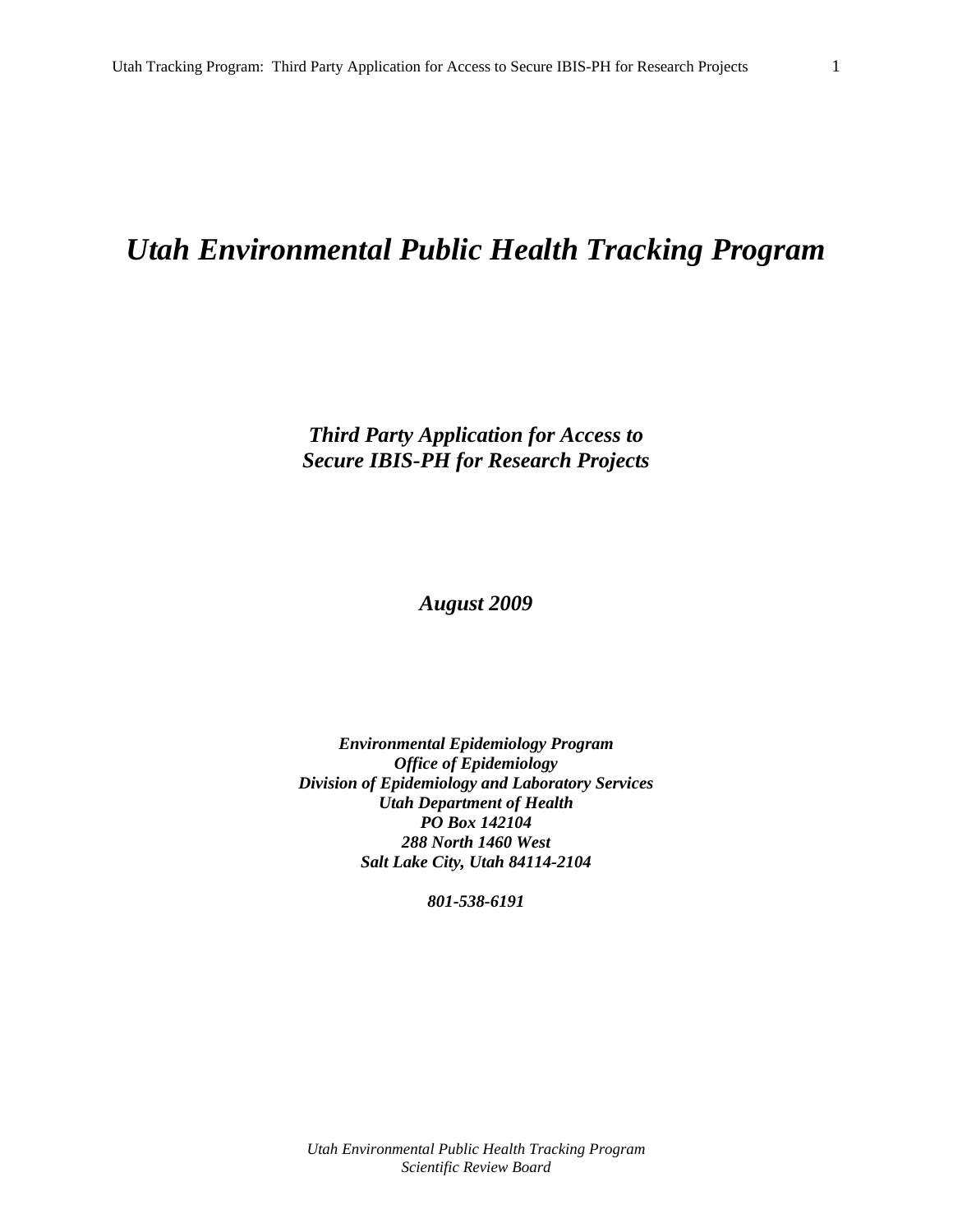Utah Environmental Public Health Tracking Program

Third Party Application for Access to Utah's Secure Indicator-Based Information System for Public Health (IBIS-PH) for Research Projects

## **Table of Contents**

|                          | I. Overview of the Utah Tracking Network                            |                |
|--------------------------|---------------------------------------------------------------------|----------------|
| A.                       | Background                                                          | 3              |
| <b>B.</b>                | Definition of Third Party User                                      | $\mathfrak{Z}$ |
| C.                       | Description of the Utah Tracking Program                            | 3              |
| D.                       | Organization of the Utah Tracking Program                           | $\overline{4}$ |
| Ε.                       | Data Structure in the Utah Tracking Network Data Warehouse          | 5              |
| F.                       | <b>Standards-based Data Security</b>                                | 6              |
|                          | II. Application for Access to Secure IBIS-PH: Research Projects     |                |
| $\mathsf{A}$ .           | The Application Structure                                           | 8              |
| <b>B.</b>                | <b>Application Review Procedures</b>                                | 10             |
|                          | <b>III. Monitoring Data Access and Use</b>                          |                |
| A.                       | General                                                             | 11             |
| <b>B.</b>                | The SRB                                                             | 11             |
| C.                       | Periodic Status Reports                                             | 11             |
| D.                       | <b>Public Presentation Approval</b>                                 | 11             |
|                          | <b>IV. Third Party Consent Policies</b>                             | 12             |
| V. Accessing Secure Data |                                                                     | 13             |
| Appendix 1.              | Instructions for Obtaining Secure IBIS-PH Access: Research Projects | 14             |
| Appendix 2.              | Secure IBIS-PH Access Request: Research Projects                    | 16             |
| Appendix 3.              | Research Proposal Guidelines: Research Projects                     | 20             |
| Appendix 4.              | Data-use Agreement Form: Research Projects                          | 22             |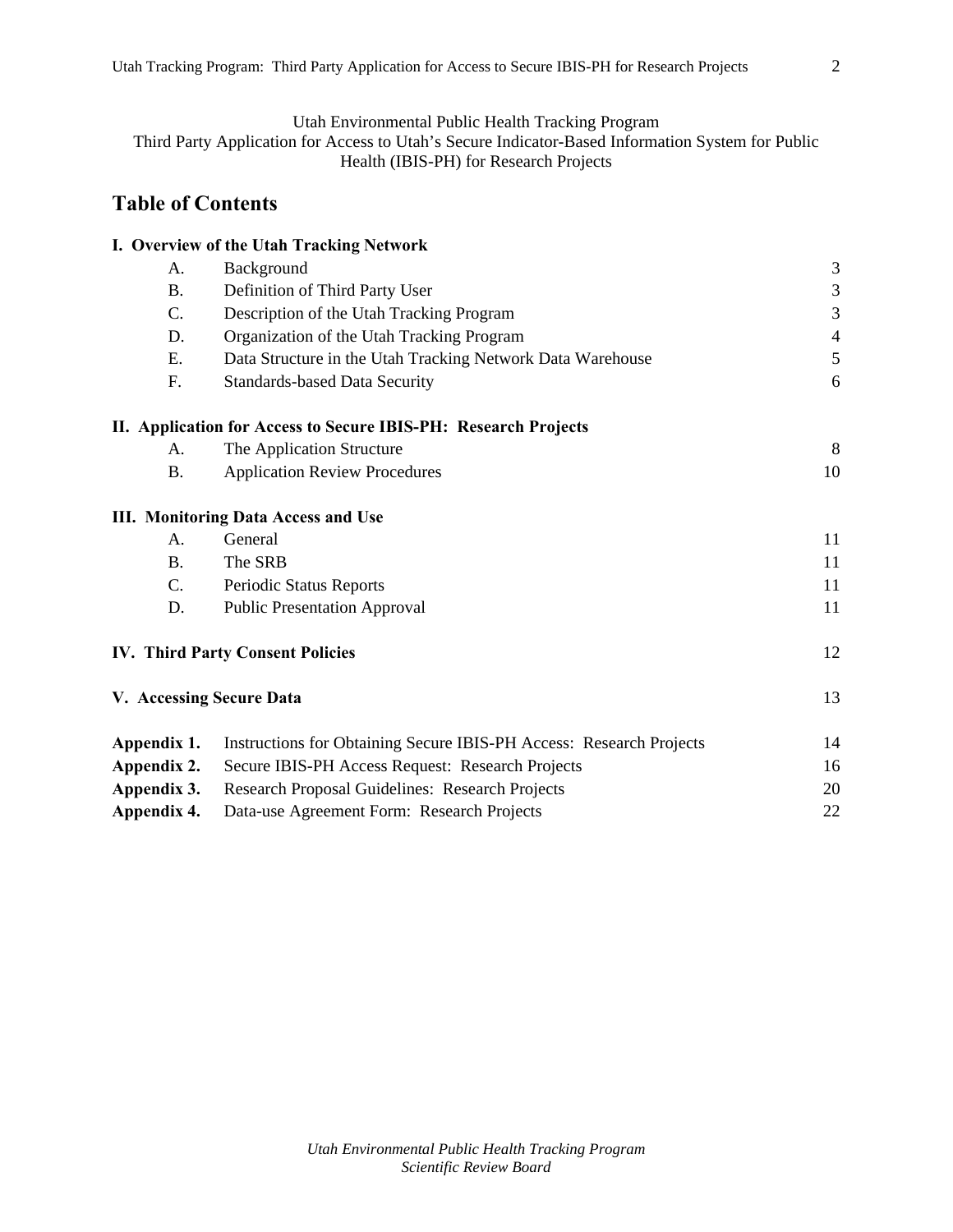## **I. Overview of the Utah Tracking Network**

**A. Background.** In 2002, Congress provided the Centers for Disease Control and Prevention (CDC) funding to begin developing a National Environmental Public Health Tracking Network (National Tracking Network) and to develop environmental health capacity within state and local health departments. With CDC funding, the Environmental Epidemiology Program (EEP) within the Utah Department of Health (UDOH) implemented a statewide Utah Environmental Public Health Tracking Network (Utah Tracking Network). The Utah Environmental Public Health Tracking Program (Utah Tracking Program) participates with the National Tracking Network.

#### **B. Definition of Third Party Users**

- 1. The data contained within the Utah Tracking Network is provided by data owners. The data owners, having authority and stewardship over their agency's data, are first-party users of their agency's data. The Utah Tracking Program serve as custodians of the data and are second-party users for activities involved in preparing data for the Utah Tracking Network. A third-party user is any person or agency who accesses Utah Tracking Network data that they do not own through Utah's Secure Indicator Based Information System for Public Health (Secure IBIS-PH) or in any other way for the purpose of conducting public health investigations or research (This includes the Utah Tracking Program and any data sharing partners accessing other agencies' data.). Secure IBIS-PH (further described below) contains data that are not made available to the public because they are aggregated at a fine enough granularity to require additional protections. Public data are made available to the public through IBIS-PH and do not require the protections instituted through these policies and procedures.
- 2. Researchers are defined as any third-party users who need to access the data in Secure IBIS-PH for a research paper or any other academic or research-oriented project. These individuals may include public health professionals at all levels when they are performing research outside of the activities directly related to routine surveillance and other job-related duties. Public health professionals performing activities directly related to their work must follow the guidelines outlined in the *Third Party Application for Access to Secure IBIS-PH for Public Health Professionals.*

#### **C. Description of the Utah Tracking Program**

The Utah Tracking Program consists of four major components:

- 1. Data Warehouse: A data warehouse of relevant public health outcome, biomonitoring, population, environmental monitoring, environmental hazards, and geographic data. Initially, the Utah Tracking Network started with limited data around specific data topics. Prioritization for implementing additional data content is conducted in concert with CDC. The Utah Tracking Network data warehouse content continues to grow as funding and resources are made available.
- 2. Data Sharing: Data sharing refers to methods to transmit data between the data warehouse, data owners, the National Tracking Network infrastructure, and data users. Different methods are used depending on the role of the connecting entity.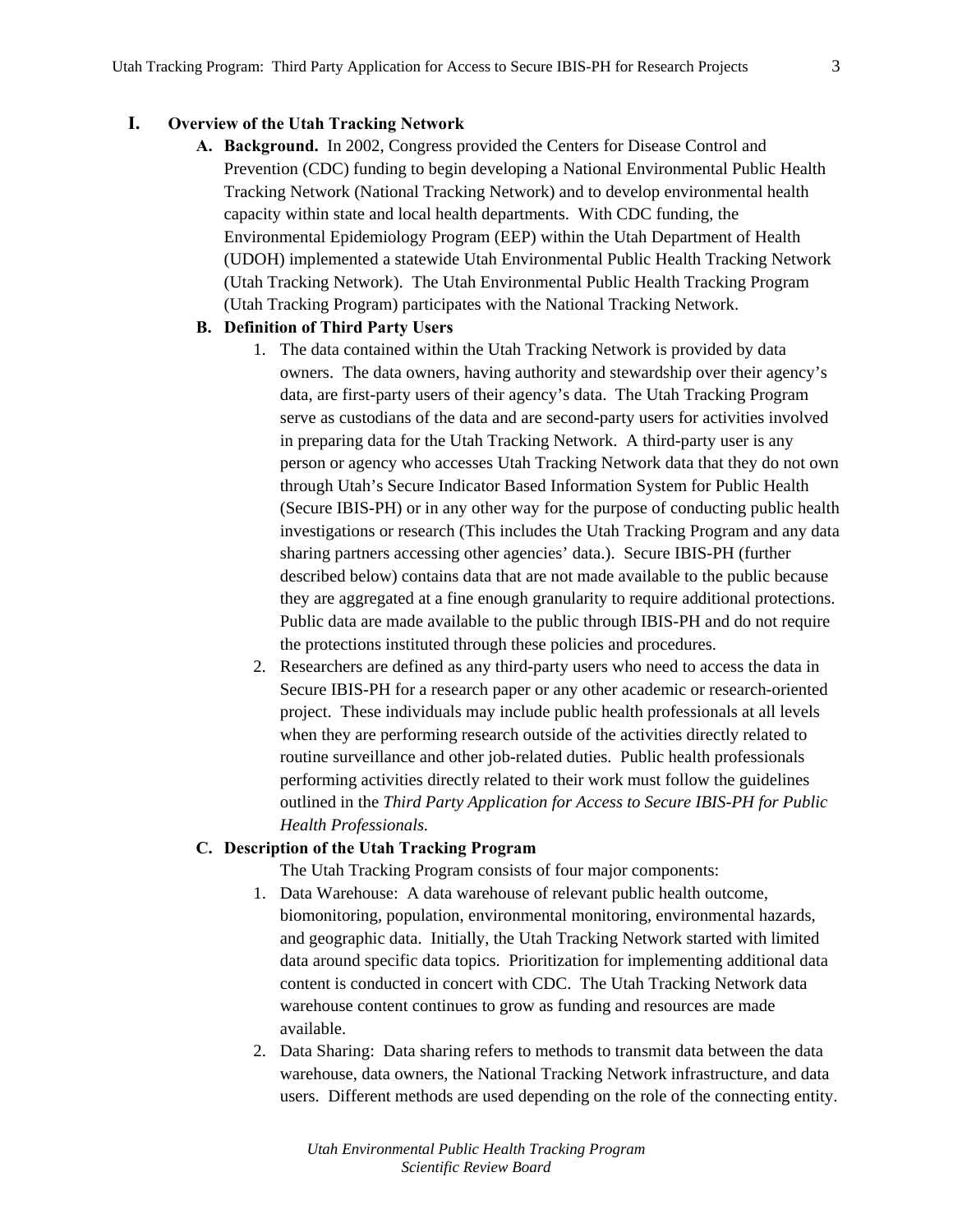Where possible, the Utah Tracking Program takes advantage of other UDOH data transaction capabilities. For example, the public can access indicator data derived from data contained in the data warehouse through IBIS-PH (http://ibis.health.utah.gov). Bulk transactions of data to the National Tracking Network occur through the Utah Department of Environmental Quality's National Environmental Information Exchange Node (NEIEN). For researchers and public health professionals who receive Utah Tracking Program Scientific Review Board (SRB) approval, data at finer granularity is made available through a Secure IBIS-PH data query module.

- 3. Analytic Tools: The Tracking Program also provides a number of tools for researchers and public health professionals to manipulate, analyze, and model the data. The Utah Tracking Program works within the National Tracking Network framework to prioritize, acquire, and develop tools for the Utah Tracking Network. Additional tools are added as they become available.
- 4. Staff: The Utah Tracking Program consists of a small staff with experience and expertise in environmental epidemiology, toxicology, geographic information systems, analytical methodology, health education, and data management.

#### **D. Organization of the Utah Tracking Program**

- 1. The National Tracking Program (http://www.cdc.gov/ephtracking/)for more information) works with the funded state and local health agencies, collaborating federal agencies (e.g., the Environmental Protection Agency), and collaborating public health organizations (e.g., the Association of State and Territorial Health Officials) through a series of work groups, semi-annual conferences, and progress reporting. There are three work groups with participation from all of the collaborating or funded partners: the Program, Marketing and Outreach (PMO) workgroup; the Standards and Network Development (SND) workgroup; and the Content Workgroup (CWG). Within the workgroups, teams are organized to research specific topics and present recommendations to the National Tracking Network forum.
- 2. The Utah Tracking Program is composed of staff within the EEP. Staff include research scientists, health educators, and information technologists. The Utah Tracking Program is responsible for participating within the National Tracking Network, implementing and maintaining the Utah Tracking Network, recruiting and working with data sharing partners, and providing support to IBIS-PH users. The Utah Tracking Program serves as the custodian for the data maintained in the data warehouse.
- 3. The Utah Tracking Program recruits and collaborates with other agencies in Utah who collect and register data of interest to the network as data sharing partners. Based on a data sharing agreement between the Utah Tracking Program and the data owner, the data owner provides data to the Utah Tracking Network on a cyclic basis. The Utah Tracking Program provides services to the data and then aggregates the data for incorporation into the data warehouse. Data services include standardization to national data standards, geocoding and georeferencing, some statistical summarization, and connecting with corresponding aggregated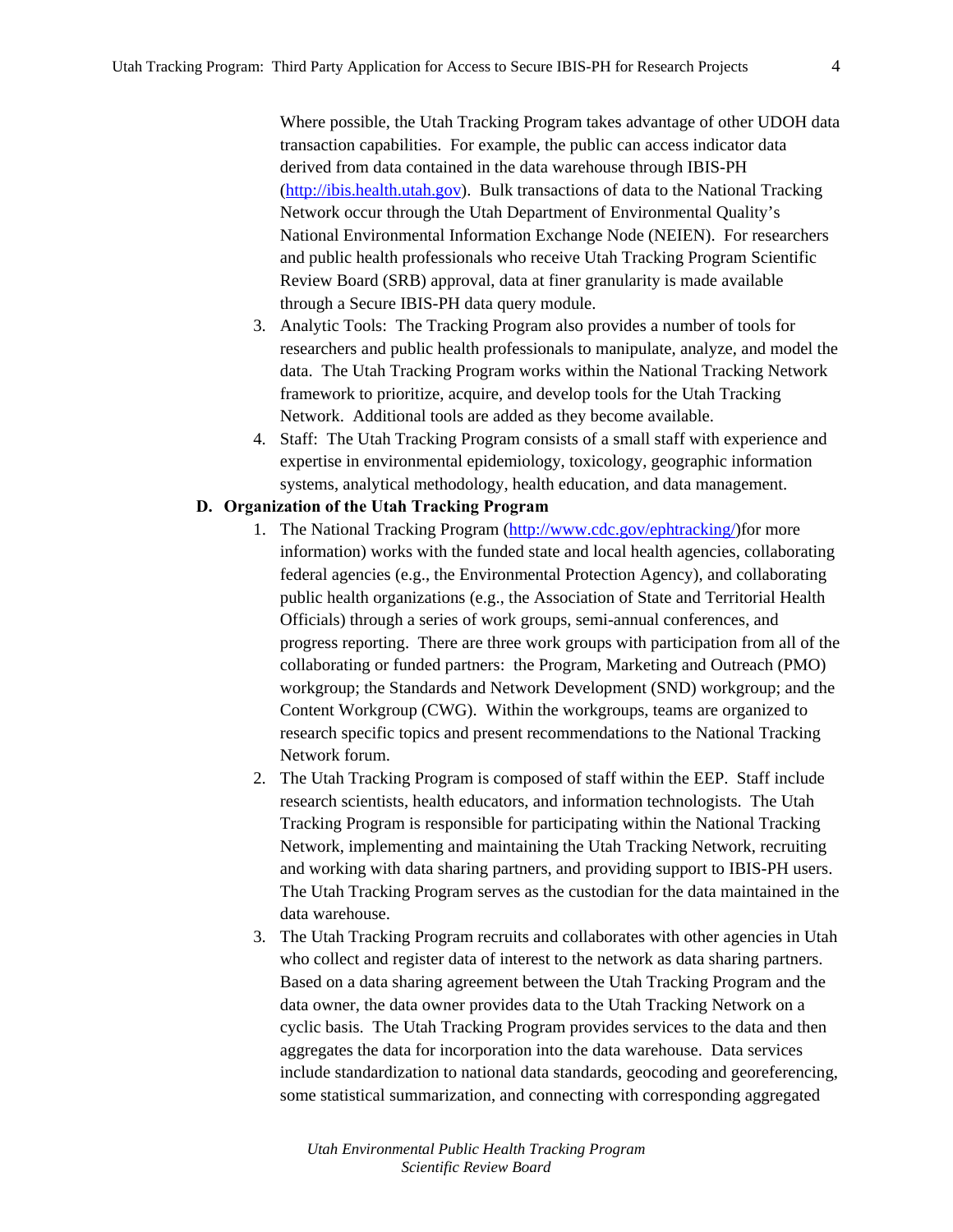data within the warehouse. Some of the initial data sharing partners include the Utah Cancer Registry, the UDOH Office of Vital Records and Statistics, the UDOH Office of Health Care Statistics, the UDOH Blood Lead Registry, and the UDEQ. Data sharing partners maintain their responsibilities and rights as owners of the data maintained in the Utah Tracking Network data warehouse. Those responsibilities and rights extend to the source, derived, aggregated, and summarized data.

- 4. The Utah Tracking Program is governed by an executive committee composed of department and division level administrators from the UDOH, UDEQ, and the Utah Department of Technology Services. The role of the executive committee is to ensure that the Utah Tracking Network meets the state architectural, data quality, and system security standards. The executive committee also guarantees executive support for the project.
- 5. Use of data within the Utah Tracking Network is regulated by the SRB. The SRB includes a representative from each of the data owners with decision making authority. The SRB reviews and approves data suppression rules and Secure IBIS-PH access requests in order to ensure that data use and security standards are met. The SRB acts as an advisory body to the Utah Tracking Program and is the forum to resolve disputes over Utah Tracking Network data operations. The SRB, working within the Tracking Network Advisory Committee (TNAC), also assists the Utah Tracking Program in long-term planning issues and policy development.
- 6. The TNAC consists of technical experts in environmental epidemiology and information technology recruited from data owners, data users, and other collaborating partners. The TNAC is a technical forum to assist the Utah Tracking Program in identifying and resolving implementation challenges.

#### **E. Data Structure in the Utah Tracking Network Data Warehouse**

- 1. Source Data: Data sharing partners provide source data to the Utah Tracking Program as described in the data sharing agreement between the data owners and the Utah Tracking Program. The data sharing agreement outlines the roles and responsibilities of the data owner as the steward for their data and the Utah Tracking Program, as the custodian, acting for the data owner, to service and protect the data. Source data are not available through Secure IBIS-PH.
- 2. Derived Data: The Utah Tracking Program derives additional data from the source data through standardization and data services. Examples of derived data are assignment of standardized diagnostic groupings, assignment of standardized demographic information, linkage to census or other population-based data, and geocoding and georeferencing the data. The Utah Tracking Program may also compute measures of quality for the data. These data may contain identifying information carried over from the source data. Unless otherwise specified by the data owner, derived data may be acquired through Secure IBIS-PH with specific approval from the data owner. The data owner may require the identifying data to be removed or masked when released to third-party researchers or public health professionals.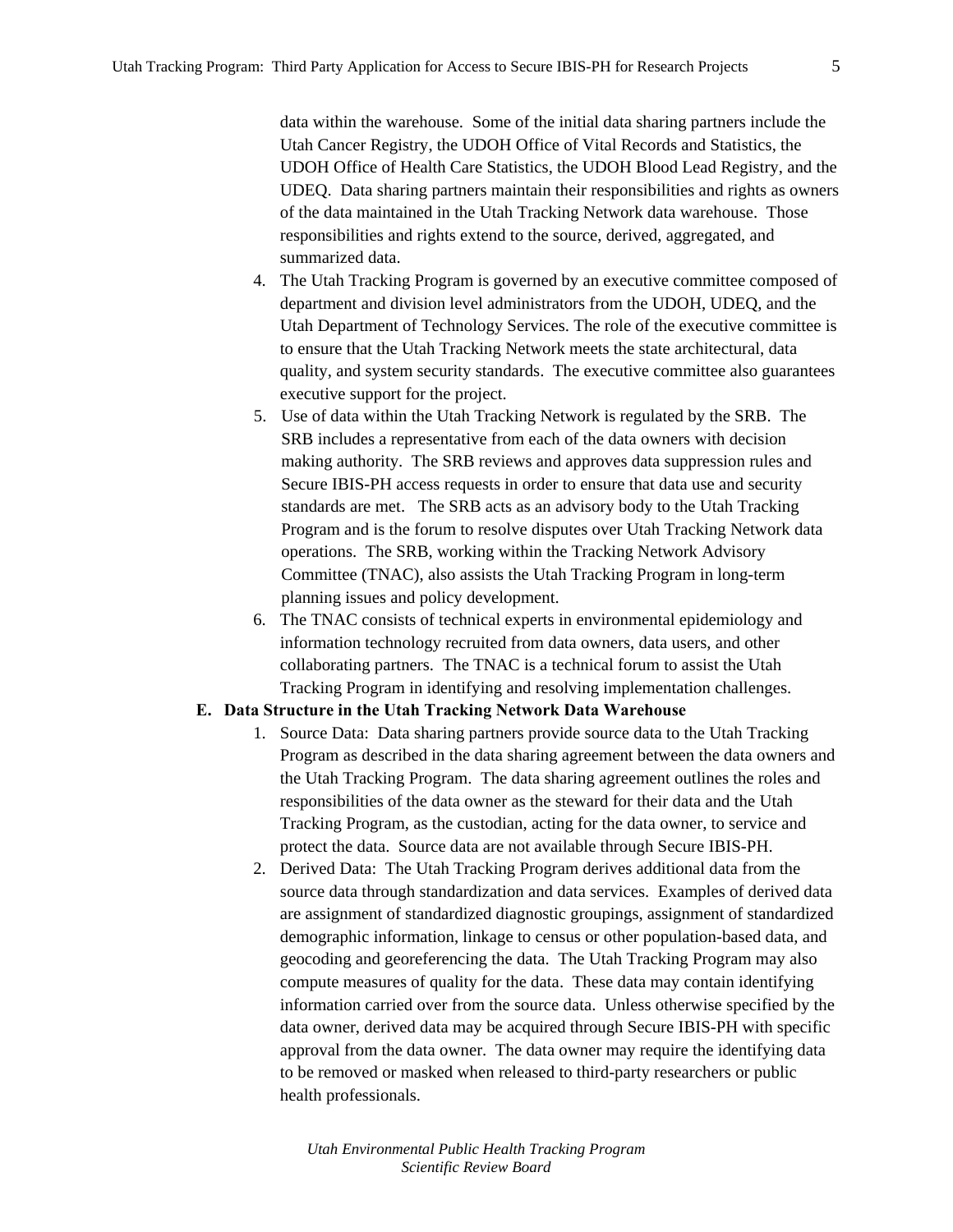- 3. Aggregated or Summarized Data: The Utah Tracking Program further aggregates or summarizes the data using SRB approved schema and computes additional summary statistics for the data. The aggregated or summarized data are de-identified. These are the data that are generally available through IBIS-PH. Aggregated or summarized data usually include the following elements:
	- a. Area location unit
	- b. Time location unit
	- c. Demographic unit (for health outcome or biomonitoring data)
	- d. Analyte identity (for environmental monitoring data)
		- e. Diagnostic unit (for health outcome or biomonitoring data)
	- f. Measure unit (for environmental monitoring data)
	- g. Case count (for health outcome or biomonitoring data)
	- h. Concentration (for environmental monitoring data)

Other data that may be included with the aggregated or summarized data include:

- i. Standardized population count
- j. Census-based socio-economic indicators
- k. Rate statistics (incidence/prevalence, 95% confidence)
- l. Summary statistics (count, range, standard deviation)
- m. Geographic assignment success score
- 4. Connecting Corresponding Data: The Utah Tracking Program connects data from different sources by geographic location unit (i.e., 2000 census block group) and time unit (i.e. year). Individuals with records in two or more health outcome registries will NOT be linked without specific SRB approval.

#### **F. Standards-based Data Security**

- 1. State confidentiality and protected public health information definitions and security requirements for data collected and maintained by the UDOH, including all subordinate agencies and activities, are promulgated in the Utah Health Code (Title 26) and UDOH rules.
- 2. The following laws specifically apply to the protection of confidential health data:
	- a. 26-3-7: Disclosure of health data limitations. http://www.le.utah.gov/UtahCode/getCodeSection?code=26-3-7
	- b. 26-3-10: Department measures to protect security of health data. http://www.le.utah.gov/UtahCode/getCodeSection?code=26-3-10
	- c. As per 26-23-6, any entity that violates any provisions of these laws is guilty of a class B misdemeanor for the first violation, and for any subsequent similar violation within two years, is guilty of a class A misdemeanor. This entity may be assessed a penalty not to exceed \$10,000 per violation.

http://www.le.utah.gov/UtahCode/getCodeSection?code=26-23-6

- 3. The following rules apply to the protection of confidential health data under specific circumstances:
	- a. R380-25: Submission of data through an electronic data exchange. http://www.rules.utah.gov/publicat/code/r380/r380-025.htm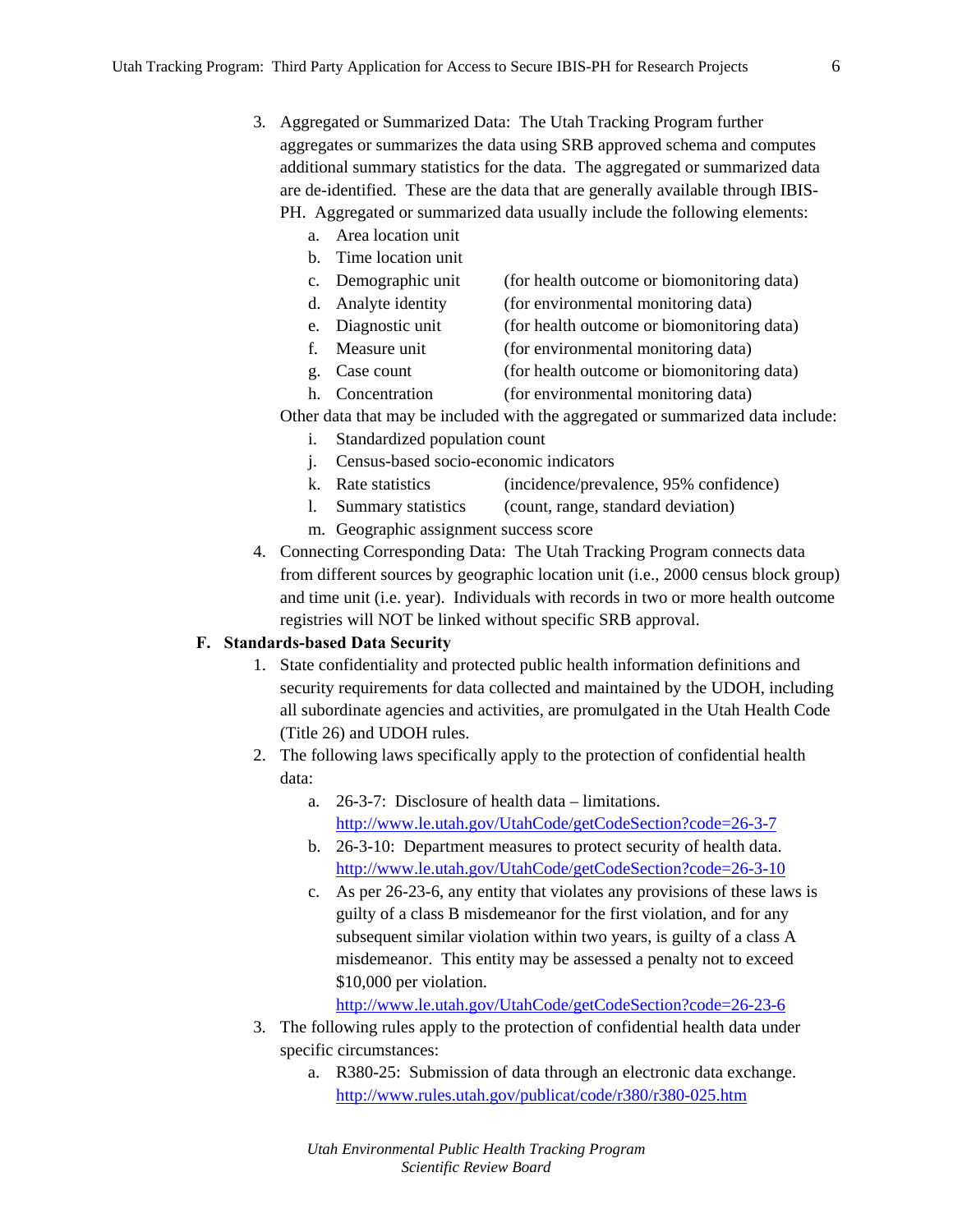- b. R380-250: HIPAA privacy rule implementation. http://www.rules.utah.gov/publicat/code/r380/r380-250.htm
- c. As per FR Doc 06-1376 (except as provided in subsection (b)), any person who violates a provision of HIPAA shall be assessed a penalty of not more than \$100 for each violation, except that the total for all violations of an identical requirement or prohibition during a calendar year may not exceed \$25,000. http://www.hhs.gov/ocr/privacy/hipaa/administrative/enforcementrule/en forcementfinalrule.html
- 4. In addition, rules allowing the collection of data by UDOH programs and agencies and UDEQ programs and agencies have additional data security provisions that apply to data contained within the Utah Tracking Network.
- 5. National standards for public health data security are implemented by the Public Health Information Network (PHIN; see http://www.cdc.gov/phin/ for more information). The PHIN is CDC's forum for public health information system standards. The physical and programmatic architecture of the Utah Tracking Network complies with PHIN standards.
- 6. The Utah Tracking Program receives data that contain identifiable and confidential or protected information from some data owners. This information is used by the Utah Tracking Program to assist in the services (particularly geocoding and georeferencing) provided to the data. Typically health outcome or biomonitoring data are aggregated by the Utah Tracking Program in terms of demographics (age/sex groupings), location (area-based scales such as county, zip code, or census areas), time (year or multi-year periods), and diagnostic groups. The Utah Tracking Program works with the SRB to determine appropriate aggregation schema for health data. All information that may increase the risk of identifying persons or patients is stripped from the data before implementation. Aggregated case counts not meeting a standard minimum (typically 5 or more) by the SRB for that data set are masked. The Utah Tracking Program will not connect case information from one data sharing partner to case information from another data sharing partner without review and approval from the SRB. This will ensure that the connection does not result in disclosure of confidential information. The Utah Tracking Program may connect population based (i.e., population counts, area socio-economic status indicators, etc.), exposure based (i.e., proximity indicators), or summary based (i.e., rates, counts, etc.) data to aggregated health outcome tables.
- 7. The Utah Tracking Network shares architectural resources with the Utah National Electronic Disease Surveillance System (NEDSS) and has adopted NEDSS standards and policies for
	- a. Acceptable use
	- b. Data disaster and recovery
	- c. Data encryption
	- d. HIPAA security implementation
	- e. Information sensitivity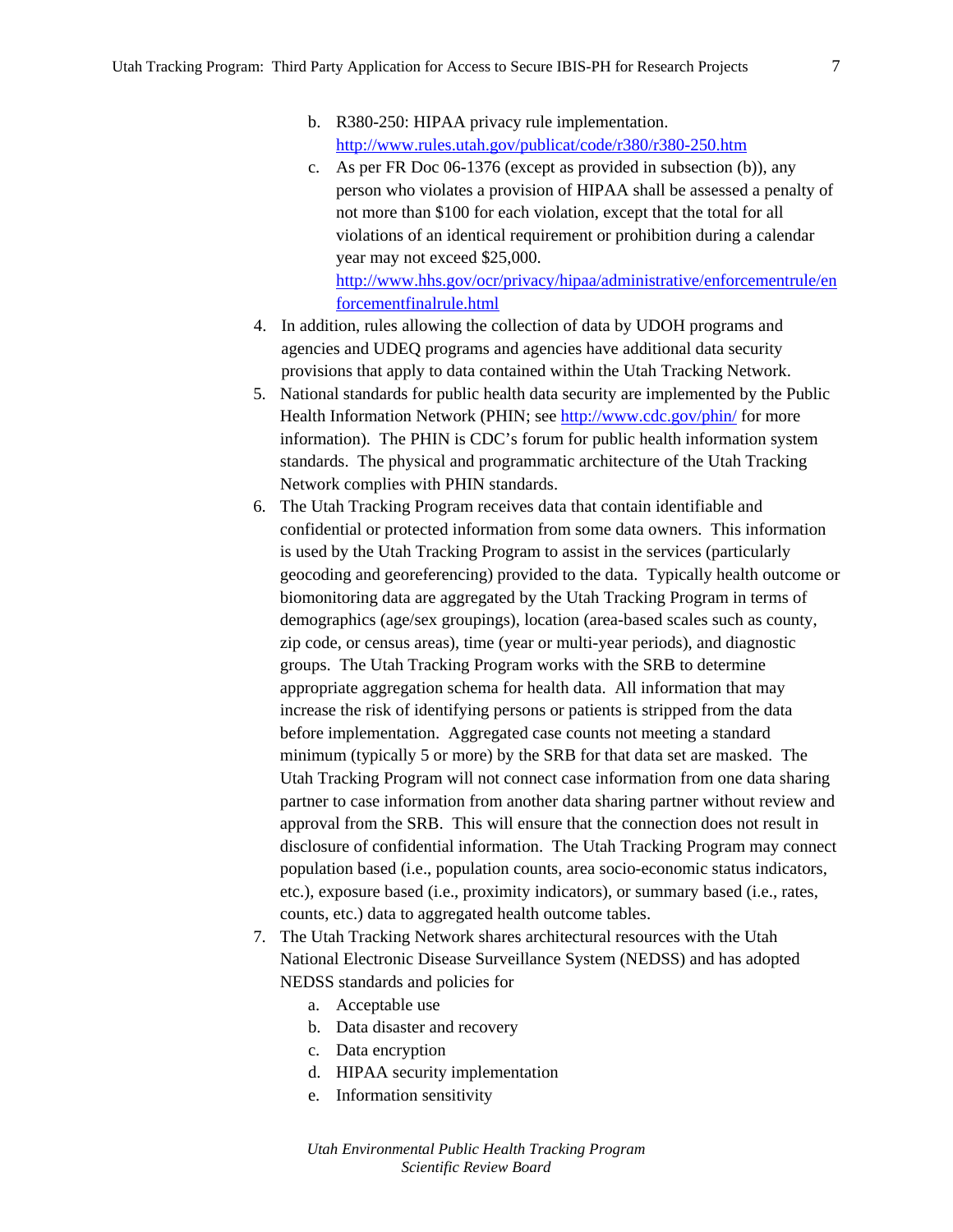- f. Intrusion response
- g. Password
- h. Perimeter security
- i. Physical security
- j. Security compliance
- k. User authentication and administration
- 8. The Utah Tracking Network supports several levels of access. The least restrictive levels of access provide data aggregated at higher levels of granularity. More restrictive levels provide access to data at finer granularity. The levels of access are
	- a. Public (through IBIS-PH)
	- b. Public Health (through Secure IBIS-PH)
	- c. Researcher (through Secure IBIS-PH)

d. National (through the National Tracking Network)

Generally, publicly available data are aggregated to the county level for broad diagnostic groupings. Publicly accessible data may or may not provide age/sex stratification depending on the level of security required by the data owner. Public health professionals and researchers may apply for Secure IBIS-PH access to query data. Source data may not be accessed through Secure IBIS-PH. Secure IBIS-PH data are aggregated to support analysis at a finer resolution than the data available through IBIS-PH. The system will present only the analytical results (generally standardized rates or rate ratios). The Utah Tracking Program will exchange data with the National Tracking Network in bulk through the NEIEN node. Those data may be used for regional and national environmental health studies. The aggregation schema for those data will be developed through collaboration with the CWG and implemented after review and approval by the SRB. SRB approved researchers and public health professionals can access and retrieve subsets of data aggregated at finer resolution than provided through the National Tracking Network or IBIS-PH. Since those data are considered potentially identifying by the SRB, the public health professionals and researchers who access secure data through Secure IBIS-PH or in any other way must meet requirements set by the SRB.

### **II. Application for Access to Secure IBIS-PH: Research Projects**

- **A. The Application Structure** to access Utah Tracking Network data through Secure IBIS-PH or in any other way for research projects consists of the components that follow. While each researcher involved in the project must submit a Data-use Agreement Form, only one complete application is required per research project. This application must be submitted both electronically (PDF) and on paper (with signatures).
	- 1. Instructions for Obtaining Secure IBIS-PH Access: Research Projects (Appendix 1).
	- 2. Research Proposal Cover Sheet. The researcher should attach a sheet providing the name of the project, the sponsoring organization, and contact information.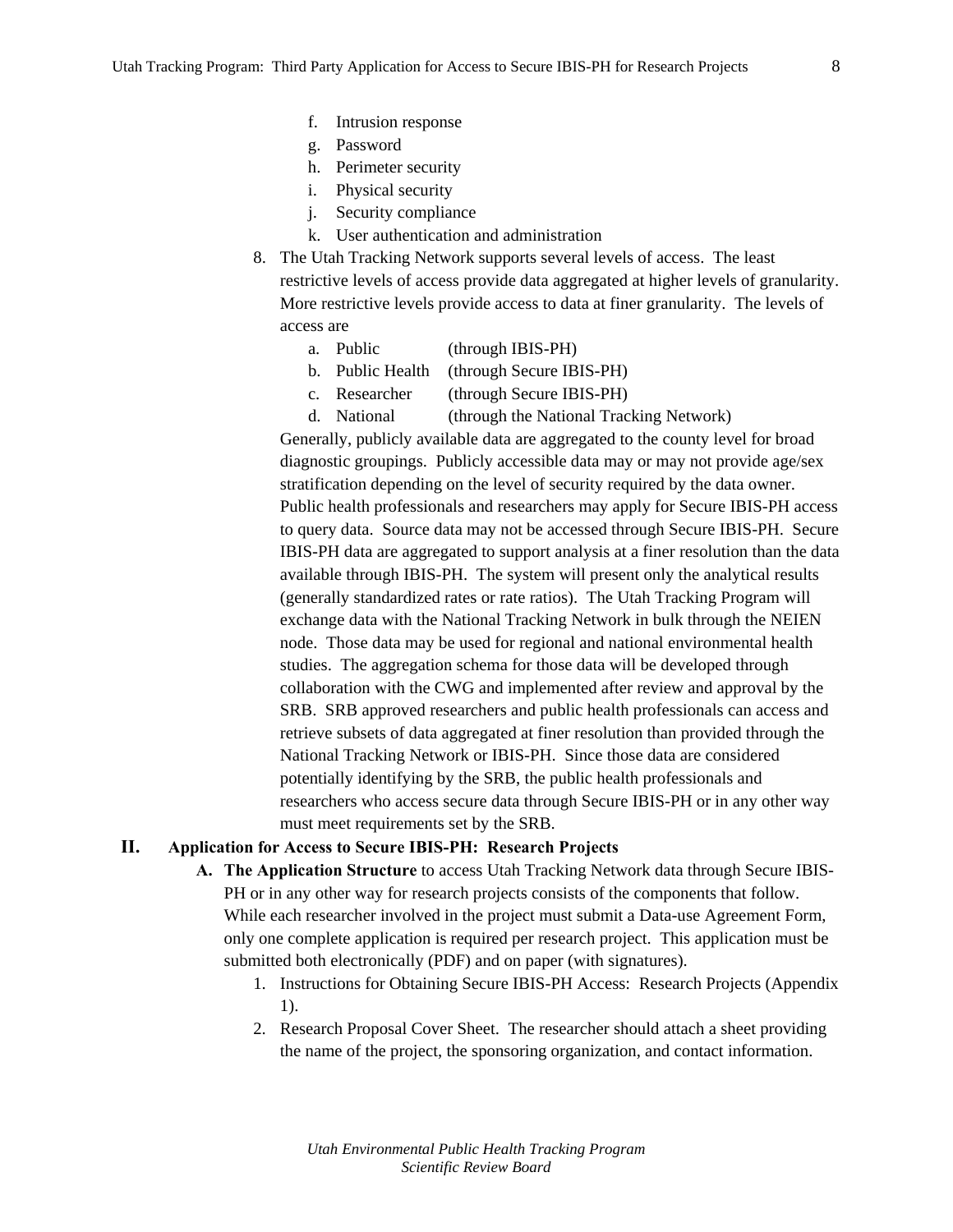- 3. Secure IBIS-PH Access Request: Research Projects (Appendix 2)**.** Researchers may request access to the specific query modules (for specific time periods, geographic regions, and data topics) applicable to their research projects.
	- a. *Use of Secure IBIS-PH data for surveillance and other routine public health activities requires submission of a separate application and research proposal for review and approval by the SRB. That Application can be found in the document* Third Party Application to Secure IBIS-PH for Public Health Professionals.
- 4. Research Proposal**.** This is a narrative of the proposed research project for which Secure IBIS-PH Access is requested. The Research Proposal Guidelines (Appendix 3) can be used to guide preparation of this document. If the proposed study requires Institutional Review Board (IRB) approval, the documentation submitted to the IRB must be submitted with the Research Proposal. The documentation submitted to the IRB may be used in place of or in conjunction with the research proposal, so long as all the points in the Research Proposal Guidelines are addressed.
- 5. The Data-use Agreement Form: Research Projects (Appendix 4). This is essentially the binding contract between the researcher and the data owner(s) to comply with SRB data security protocol and other requirements. All research project personnel (whether they need to directly log into Secure IBIS-PH, otherwise directly handle secure data, or they will perform an administrative function or be involved in discussions related to the data) must complete and submit a separate signed Data-use Agreement Form.
- 6. IRB Approval: The researcher should submit a copy of the IRB approval letter with the application if it has already been received. Otherwise, the letter should be submitted once it has been received.
	- a. As explained above (II-A-4), the documentation submitted to the IRB must be submitted with the Research Proposal.
	- b. All research that will involve human subjects requires review by an IRB, as per Title 45 Code of Federal Regulations Part 46 (http://www.hhs.gov/ohrp/humansubjects/guidance/45cfr46.html). Research that will involve human subjects must receive IRB approval before commencing research. IRB approval must be obtained from all institutions participating in the research in any way. The participatory functions of institutions may include sponsoring, collaborating, playing an advisory role, providing data and other resources, or any other involvement not listed here. *The SRB does not serve as an IRB. Applications requiring an IRB must apply for IRB approval separately.*
	- c. *The SRB does not serve as an IRB. Applications requiring an IRB must apply for IRB approval separately. While these applications may be submitted concurrently, the SRB will not grant data access until they have received proof of IRB approval.*
- 7. Letters of Support: Letters from research collaborators or other interested parties are optional but may strengthen an application.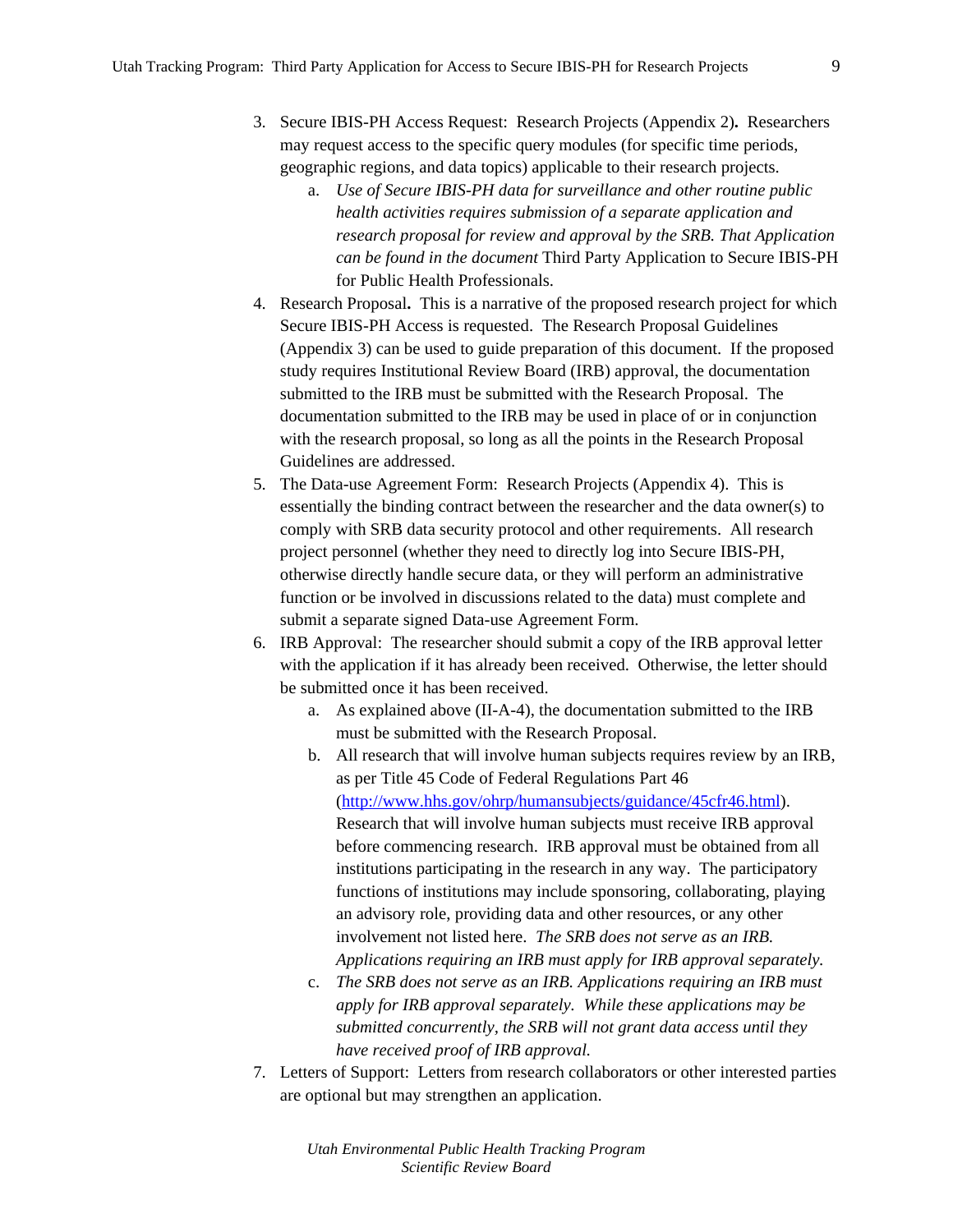#### **B. Application Review Procedures**

- 1. Researchers requesting access to data contained in Secure-IBIS PH for research projects should submit a completed application to the Utah Tracking Program manager. The Utah Tracking Program will forward copies of the application to the SRB for review. The SRB may approve or deny access, may determine additional conditions for access, and/or may meet to discuss the application before approving access. The Utah Tracking Program will represent the researcher at the next SRB meeting unless the SRB members request that the researcher attend. In all matters, the data owner(s) whose data will be accessed, through Secure IBIS-PH or in any other way, will have the final say in approving or denying access.
	- a. The Utah Tracking Program, on behalf of the SRB, will keep a written record of the standards used by the SRB to grant or deny data access. Additionally, the Utah Tracking Program will keep written minutes of all meetings and discussions regarding the application.
	- b. The Utah Tracking Program anticipates that the criteria for approving or denying data access will develop as a living document the SRB gains experience with processing data applications.
- 2. Whatever the decision, the researchers will be contacted within two weeks of submitting an application.
- 3. The SRB will direct any questions, concerns or requests for clarification about the research proposal to the Utah Tracking Program manager who will then provide those comments to the researcher. The researchers can respond to those issues by modifying and resubmitting the research proposal or by submitting a memorandum of response for reconsideration by the SRB.
- 4. The SRB members, and particularly the data owner(s) whose query module(s) will be accessed, will review and recommend approval or denial of Secure IBIS-PH access for the research project and/or will identify additional information needed from the researcher to facilitate review of the proposed project. Approval must be obtained from each data owner whose query module(s) will be accessed.
- 5. The SRB does not serve as an IRB. Applications requiring an IRB must submit for IRB approval separately. The applications can be submitted concurrently, but the SRB will not grant data access until they have received proof that the IRB has approved the research project. The SRB may conditionally approve access to Secure IBIS-PH pending IRB approval. The SRB ensures that the research proposal meets all of the data owner(s)'s requirements.
- 6. Upon SRB approval, the Utah Tracking Program will register an account for the researcher to access Secure IBIS-PH. The Utah Tracking Program will provide the researcher a memorandum of instruction which may include details about accessing appropriate query modules in Secure IBIS-PH, data security requirements, and the process the SRB will use to monitor Secure IBIS-PH access and data use.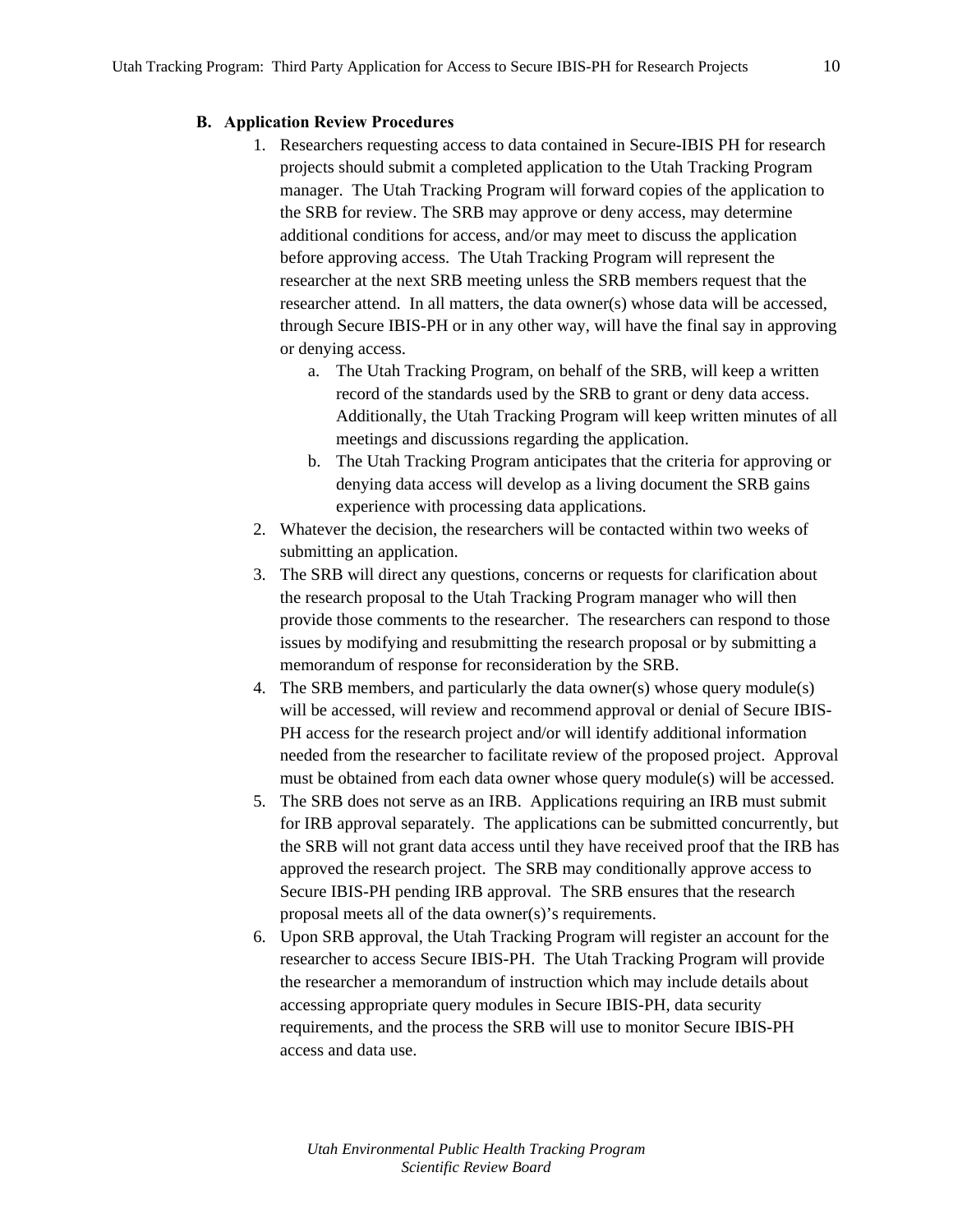- 7. The UDOH and associated programs, including the Utah Tracking Program and the SRB, do not guarantee the accuracy of the data they provide through Secure IBIS-PH or in any other way.
- 8. The UDOH and associated programs, including the Utah Tracking Program and the SRB, do not guarantee that Secure IBIS-PH and other forms of data access will be functional. The Utah Tracking Program, the SRB, and the UDOH members are not liable for problems accessing or processing data or failures by public health professionals to meet deadlines because of problems with data or access.
- 9. The Utah Tracking Program will be available by phone and email during regular business hours to assist the researcher with problems accessing Secure IBIS-PH.
- 10. The Utah Tracking Program tracks and logs Secure IBIS-PH access and activity. The SRB can review those logs.
- 11. The Utah Tracking Program will deactivate the researcher's accounts once the researcher has retrieved the needed data.

## **III. Monitoring Data Access and Use**

- **A. General.** All researchers must agree to SRB review of their access and interpretation of Secure IBIS-PH data. The Utah Tracking Program will give approved researchers a memorandum of instruction that details the review process.
- **B. The SRB** will review the researcher's access to and use of Secure IBIS-PH data to ensure:
	- 1. Maintenance of data security and protection of confidential information.
	- 2. Appropriate acknowledgement of the data owner agency.
	- 3. Status of findings that relate to or impact the data owners' public health objectives.
- **C. Periodic Status Reports.** At the request of the data owner(s) and/or SRB, the Utah Tracking Program will coordinate with the researcher to review their Secure IBIS-PH access and use. Reviews may include information about new research team members, changes in team members' responsibilities and need to access the data, changes in the research protocol or timeline, preliminary findings, and updates in regard to publishing findings. The researcher should respond and provide requested information to the Utah Tracking Program manager within 10 days.
- **D. Public Presentations.** The researcher will provide copies of all intended public presentations or publications that incorporate any form of Utah Tracking Network data for SRB review and approval. This requirement ensures both the synchronization of data owner agency objectives with findings that use their data, as well as the appropriate acknowledgement of the data owner and the Utah Tracking Network. The researcher will submit those documents to the Utah Tracking Program manager at least 30 days before the anticipated public release. Public release includes submission for publication (even though the actual publication may not result immediately after submission). The researcher agrees to satisfy any SRB concerns regarding intended public presentation of findings before the presentation can occur. The Utah Tracking Program will provide the researcher a memorandum of approval for public presentation after the SRB has approved the presentation.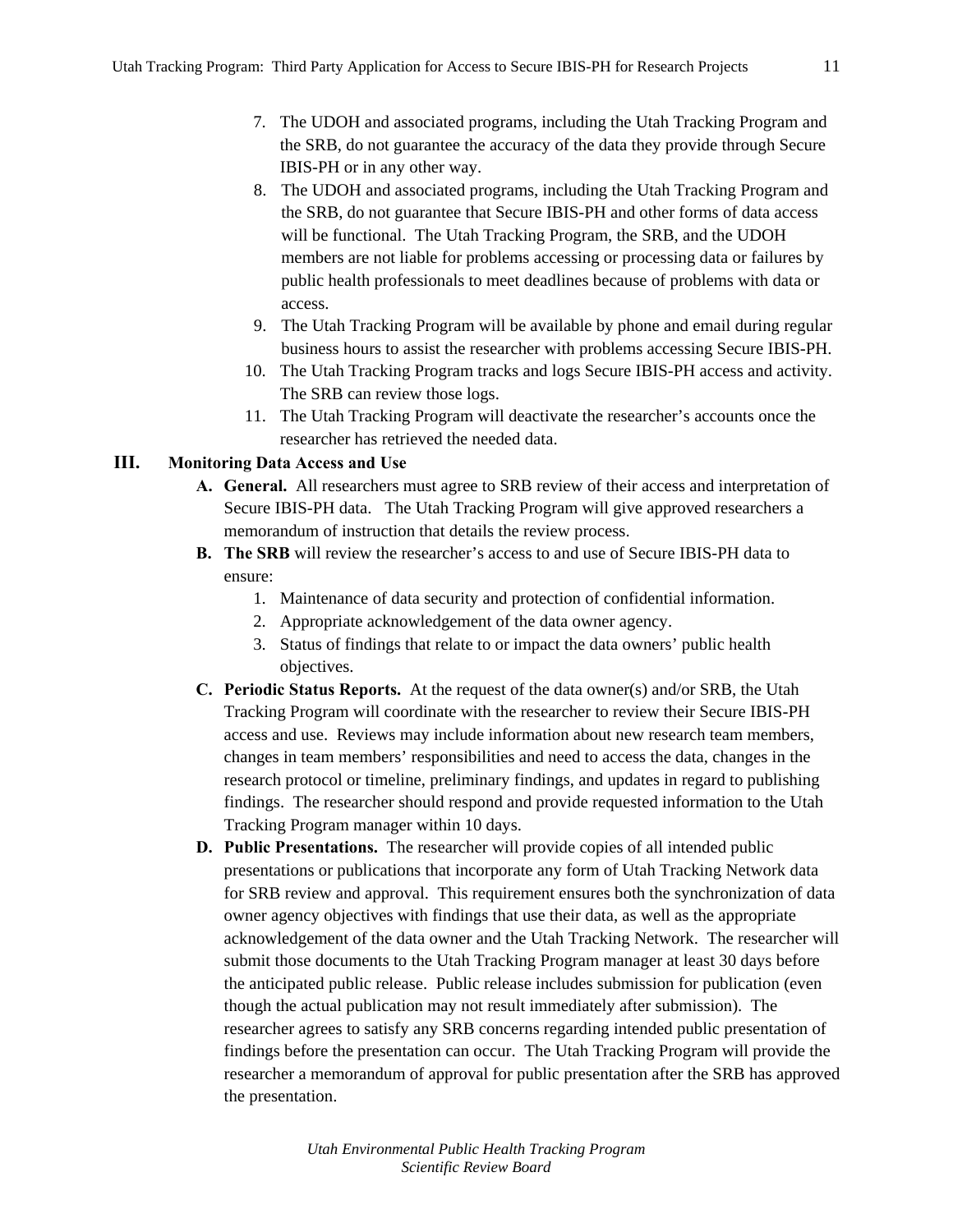## **IV. Third Party Consent Policies**

- **A.** This section addresses the responsibilities of researchers regarding data obtained from Secure IBIS-PH or otherwise obtained from the Utah Tracking Network. The researcher agrees to comply with these policies through the Data-use Agreement Form: Research Projects (Appendix 4).
- **B.** Data is defined to include the original tabulated data obtained from the Secure IBIS-PH, as well as all manipulations, tabulations, aggregations, and summarizations that the researcher generates and that are derived from Utah Tracking Network data obtained through Secure IBIS-PH or in any other way.
- **C.** Public presentations are defined as any published paper, abstract, brief, report, letter, poster, speech, article, or other presentation that discloses data, information about the data, the data owner, or the Utah Tracking Network that is made available to the public (including organizational peers) through peer-reviewed or un-reviewed journals, magazines, newsletters, professional or public conferences, public or organizational meetings, or other forums or events to which persons not associated with the research project (i.e., any individual who has not submitted a Data-use Agreement Form and received SRB approval) could be in attendance or have access.
- **D.** The researcher agrees to comply with applicable federal, state, department and program statutes, rules, policies, use restrictions and requirements regarding security, management, use, and disclosure of data obtained from the Utah Tracking Network through Secure IBIS-PH or in any other way.
- **E.** The researcher will provide the SRB with draft and final copies of public presentation materials for approval at least 30 days before the public presentation or submission for publication (even if submission will not immediately result in publication).
- **F.** Data obtained from the Utah Tracking Network, through Secure IBIS-PH or in any other way, will only be used as outlined in the Secure IBIS-PH Access Request (Appendix 2). The data will not be used for research objectives not disclosed to or approved by the SRB. The researcher will disclose all intended data uses and research objectives to the SRB through either the initial study proposal or by written amendments to the study proposal as described previously.
- **G.** The researcher will not provide, distribute, disclose, or otherwise share Utah Tracking Network data, obtained from Secure IBIS-PH or in any other way, to or with other persons, researchers, research projects unless approved by the SRB.
- **H.** Computer systems to which the data is loaded for use and storage will be maintained in a secure environment with controlled access. The computer system will use, as a minimum, a password access protocol. Computer systems will not be removed from the secure controlled environment while containing stores of the data (i.e., computer systems will not be taken home, etc.).
- **I.** Electronic (i.e., flash drives, portable hard drives, CD-ROMs), paper (i.e., print-outs), or other forms of the data not stored on a computer system storage device (i.e., a hard drive), will be stored in a locked storage container (i.e., a locked filing cabinet or drawer).
- **J.** The researcher agrees to restrict access to researchers who have submitted a Data-use Agreement Form (Appendix 4) to the SRB and whose access to the query modules on Secure IBIS-PH or to otherwise handle secure data has been approved by the SRB. New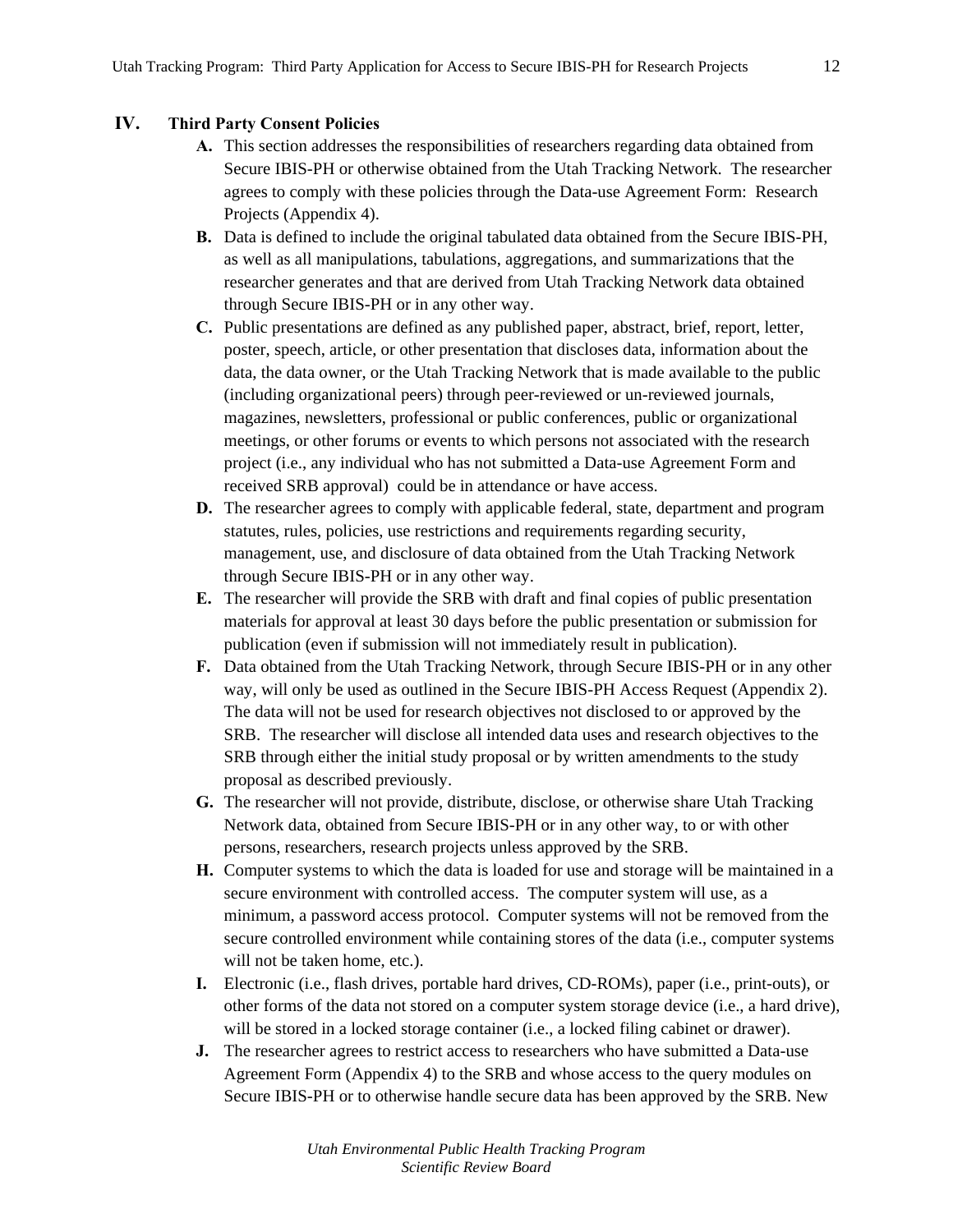researchers joining the project must complete the agreement and be given approval from the data owner(s) before being given access to Utah Tracking Network data through Secure IBIS-PH or in any other way.

- **K.** The researcher agrees to comply with additional restrictions, requirements, and stipulations described by the SRB and any IRBs of universities, colleges, hospitals, or other institutions connected with the research project.
- **L.** The researcher agrees to be monitored by the SRB through the Utah Tracking Program, to provide progress and status reports as requested, and to meet other review process requirements as requested by the SRB.
- **M.** The researcher will acknowledge the Utah Tracking Network and the data owner(s) in all public presentation of Utah Tracking Network data and the findings derived from this data.
- **N.** The research project personnel have an affirmative obligation to notify the Utah Tracking Program within 24 hours of any change in employment, personnel or of associated research personnel (specifically, as listed in the form Secure IBIS-PH Access Request: Research Projects [Appendix 2]). Upon notification, the Utah Tracking Program will terminate all data rights for those individuals no longer involved in the tasks for which data access was granted.
	- 1. The Utah Tracking Program will terminate Secure IBIS-PH access for all research personnel whose responsibilities no longer warrant data access. Under the supervision of the Utah Tracking Program, those research project personnel whose access is terminated agree to erase or return all forms of data and data storage under the supervision of the Utah Tracking Program. Approval of any impending publications or presentations will be at the discretion of the SRB.
- **O.** At the discretion of the SRB, the Utah Tracking Program has the right to terminate the research project personnel's access to Utah Tracking Network data, through Secure IBIS-PH or in any other way, with or without cause. Any breach by the research project personnel, or any associated individuals or organizations, warrants termination of access.
	- 1. Upon access termination, the Utah Tracking Program will oversee the erasure of all documents, databases, and all other electronic storage units containing any form of Utah Tracking Network data. Any other data or storage devices will be returned by the Utah Tracking Program. Approval of any impending publications or presentations will be at the discretion of the SRB.

## **V. Accessing Secure Data**

Upon approval of the application, data will be made available in one of the following ways:

- **A.** The Utah Tracking Program will create an account for the researcher on Secure IBIS-PH and will notify the researcher of the account. Separate instructions on how to navigate through Secure IBIS-PH will be provided in a memorandum of instruction.
- **B.** Access to data query modules will generally be through Secure IBIS-PH. All decisions on permitting other means to access data (CD, DVD, secure FTP account, etc.) will be at the discretion of the data owner(s). The data owner(s) may also impose additional restrictions to access certain data (e.g., allowing review of data only under direct supervision of the data owner(s)).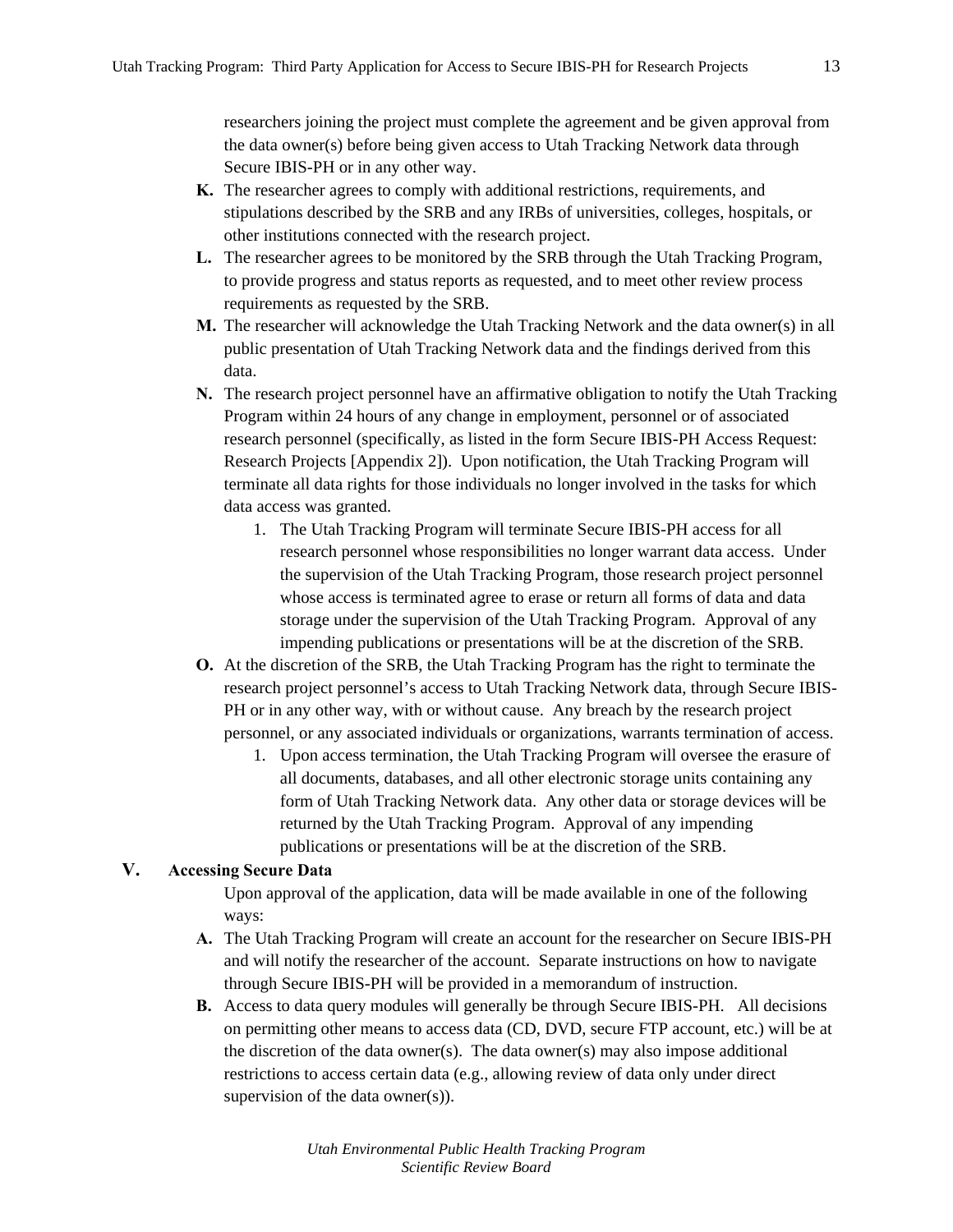## **Instructions for Obtaining Secure IBIS-PH Access: Research Projects**

The Utah Environmental Public Health Tracking Program (Utah Tracking Program) is an activity within the Utah Department of Health that makes data available from health outcome registries, biomonitoring registries, environmental monitoring information systems, and environmental hazards databases in a data warehouse. The Utah Tracking Program serves as a custodian of the data which is owned by several agencies and programs. The data owners retain the role of data owners/stewards for data stored within the Utah Environmental Public Health Tracking Network (Utah Tracking Network) data warehouse.

Research projects using data in Utah's Secure Indicator Based Information System for Public Health (Secure IBIS-PH) require the approval of a research proposal from the data owner(s) through the Utah Tracking Program's Scientific Review Board (SRB). The instructions below pertain to specific research projects. (Please see separate instructions contained in the *Third Party Application for Access to Secure IBIS-PH for Public Health Professionals* for more information about obtaining surveillance and workrelated access to Secure IBIS-PH.)

All research that will involve human subjects requires review by an Institutional Review Board (IRB), as per Title 45 Code of Federal Regulations Part 46

(http://www.hhs.gov/ohrp/humansubjects/guidance/45cfr46.html). If your research will involve human subjects, you must receive IRB approval before commencing research. IRB approval must be obtained from all institutions participating in your research in any way. The participatory functions of institutions may include sponsoring, collaborating, playing an advisory role, providing data and other resources, or any other involvement not listed here.

Applications for research projects that require an IRB must submit for IRB approval separately. The applications may be submitted concurrently, but data will not be released until proof of IRB approval has been received. The SRB does not substitute for an IRB.

To apply for SRB approval to access and use Utah Tracking Network data, through Secure IBIS-PH or any other means, please complete the items that follow. While each researcher involved in the project must submit a Data-use Agreement Form, only one complete application is required per research project.

- **1. Research Proposal Cover Sheet.** Attach a cover sheet that provides the title of your project, the organization sponsoring the research project, and the primary contact information for your project.
- **2. Secure IBIS-PH Access Request**. Completely fill out the Secure IBIS-PH Access Request, including which data query modules or datasets you need to access. Provide the specific details (data topic, geographic area, time period, etc.) you will need to study.
- **3. Data-use Agreement Form.** Review the Secure IBIS-PH Access Agreement form and submit signed and dated copies for all research project personnel as Attachment A to the Research Proposal Cover Sheet. All research project personnel (whether they need to directly log into Secure IBIS-PH, otherwise directly handle secure data, or they will perform an administrative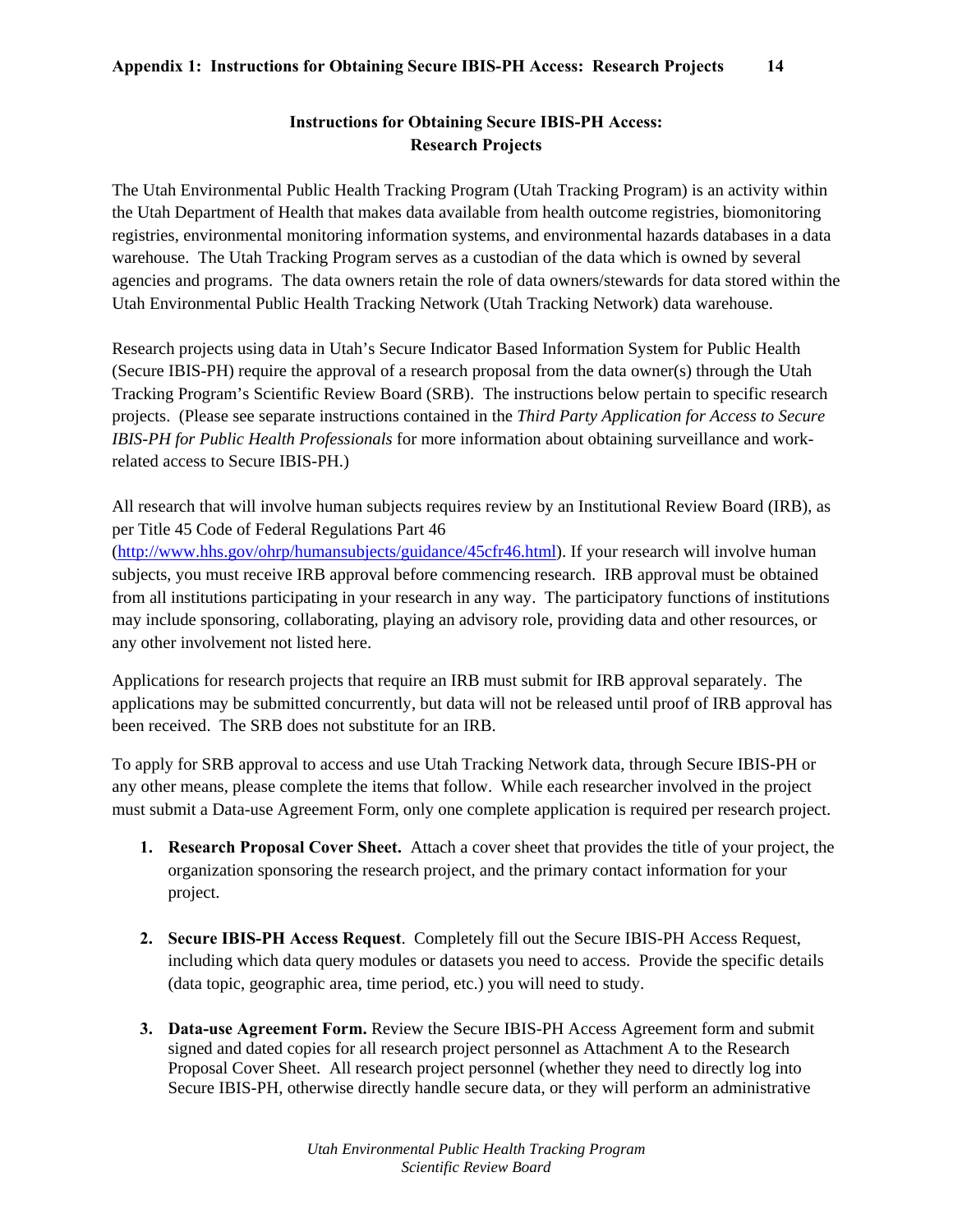function or be involved in discussions related to the data) must complete and submit a separate signed Data-use Agreement Form.

- **4. Research Proposal**. Use the Research Proposal Guidelines to create a Research Proposal. The Research Proposal should be submitted as Attachment B to the Research Proposal Cover Sheet. If the proposed study requires IRB approval, the documentation submitted to the IRB must be submitted with the Research Proposal. The documentation submitted to the IRB may be used in place of or in conjunction with the research proposal, so long as all the points in the Research Proposal Guidelines are addressed.
- **5. IRB Approval**. If the research proposal requires IRB approval, a copy of the approval letter should be attached as Attachment C to the Research Proposal Cover Sheet. If the IRB has not yet approved the proposal, the approval letter should be submitted to the Utah Tracking Program once it is received. Data will not be released until IRB approval has been received.
- **6. Letters of Support**. Letters of support, particularly from research collaborators, can strengthen the proposal. Letters of support are optional. If provided, Letters of Support should be attached as Attachment D to the Research Proposal Cover Sheet.

Completed applications with all of the above items attached should be submitted to the Environmental Epidemiology Program at the Utah Department of Health in BOTH of the following formats:

- one original, signed, paper copy.
- one electronic copy as a PDF.

Completed applications should be submitted to:

Environmental Epidemiology Program ATTN: Utah Tracking Program Scientific Review Board Utah Department of Health P.O. Box 142104 Salt Lake City, Utah 84114-2104 Fax: (801) 538-6564

AND

EEP@utah.gov

The Environmental Epidemiology Program will coordinate the SRB review process. The SRB will review complete applications and approve and/or provide feedback on the application within two weeks of submission. After the SRB has approved your request, the Utah Tracking Program will provide specific instructions on accessing the data you requested.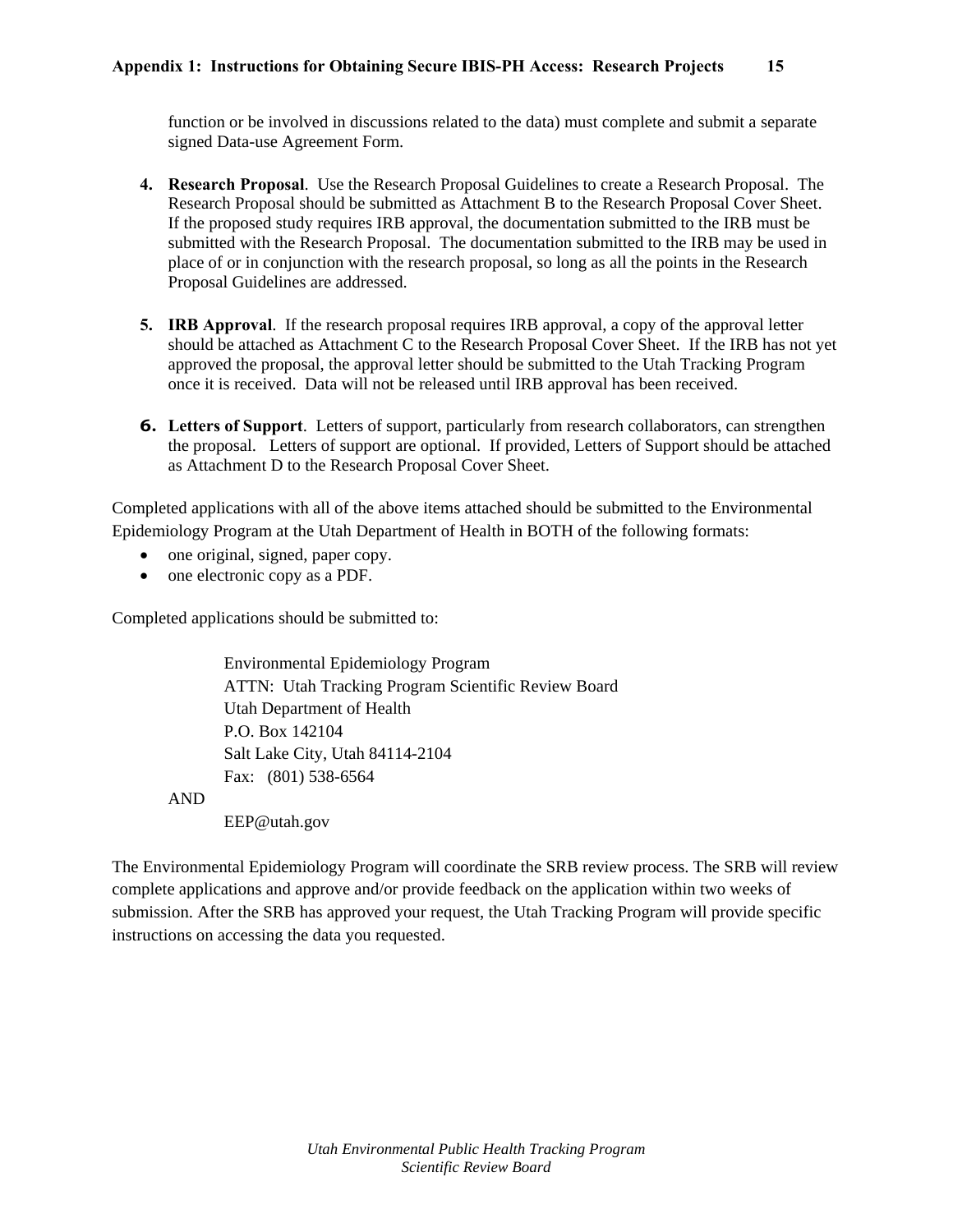#### **Secure IBIS-PH Access Request: Research Projects**

| Start date:     |  |
|-----------------|--|
| Department:     |  |
| Phone: $(\_\_)$ |  |
|                 |  |
|                 |  |

Please indicate which **data topic(s)** that will be studied in this research project. **If you need to access data topics at different geographic areas (e.g., if your research project required you to access mortality data at a state level, but to access birth defect data only for certain local health districts), please attach a detailed explanation of the specific geographic areas needed for each data topic requested.**

| <b>Cancer Registry</b> | <b>Blood Lead Levels</b>                    |
|------------------------|---------------------------------------------|
| <b>Mortality</b>       | Inpatient Hospital Discharges* $\Box$       |
| <b>Births</b>          | <b>Emergency Department Visits</b> $* \Box$ |
| <b>Birth Defects</b>   | <b>Air Monitoring Data</b>                  |
| <b>Poison Control</b>  | <b>Drinking Water Sample Data</b>           |

**\***Access to these datasets requires an additional confidentiality agreement

Please indicate which **geographic area(s)** that will be studied in this research project:

**State of Utah □**

**or specific geographic areas(s): \_\_\_\_\_\_\_\_\_\_\_\_\_\_\_\_\_\_\_\_\_\_\_\_\_\_\_\_\_\_\_\_\_\_\_\_\_\_\_\_\_\_\_\_\_\_\_\_\_\_\_\_\_\_\_\_\_\_** 

**\_\_\_\_\_\_\_\_\_\_\_\_\_\_\_\_\_\_\_\_\_\_\_\_\_\_\_\_\_\_\_\_\_\_\_\_\_\_\_\_\_\_\_\_\_\_\_\_\_\_\_\_\_\_\_\_\_\_\_\_\_\_\_\_\_\_\_\_\_\_\_\_\_\_\_\_\_\_\_\_\_\_\_\_\_** 

**\_\_\_\_\_\_\_\_\_\_\_\_\_\_\_\_\_\_\_\_\_\_\_\_\_\_\_\_\_\_\_\_\_\_\_\_\_\_\_\_\_\_\_\_\_\_\_\_\_\_\_\_\_\_\_\_\_\_\_\_\_\_\_\_\_\_\_\_\_\_\_\_\_\_\_\_\_\_\_\_\_\_\_\_\_**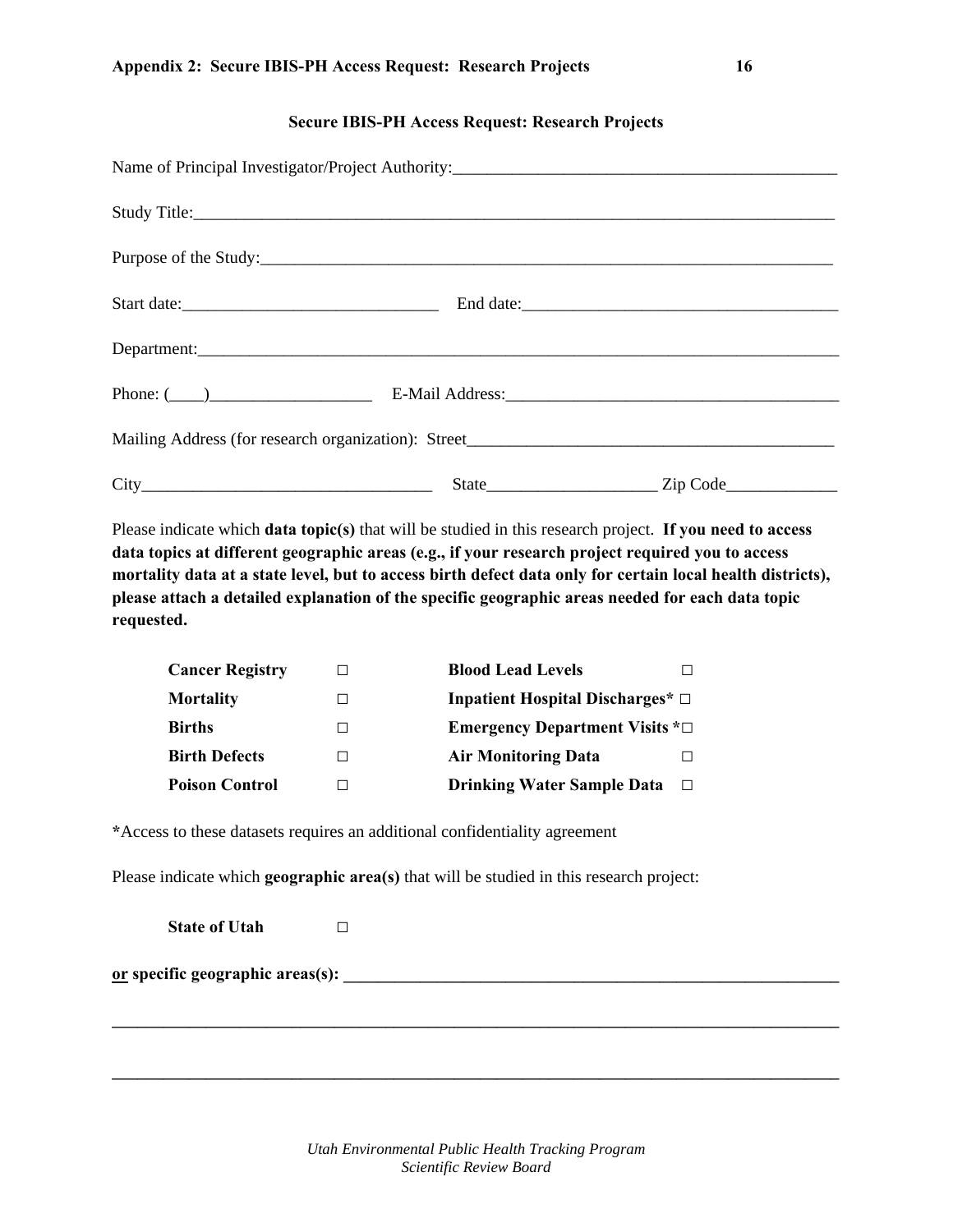#### **Appendix 2: Secure IBIS-PH Access Request: Research Projects 17**

| Please indicate the <b>geographic unit(s)</b> by which you need the data stratified: |  |
|--------------------------------------------------------------------------------------|--|
|--------------------------------------------------------------------------------------|--|

| <b>Local Health Districts</b> $\Box$ |   | <b>Counties</b>      |  |
|--------------------------------------|---|----------------------|--|
| <b>Zip Codes</b>                     | П | <b>Census Tracts</b> |  |
| <b>Census Blocks</b>                 |   |                      |  |

Please indicate the **time period** that will be studied in this research project:

**Start Year: \_\_\_\_\_\_\_\_\_\_\_\_\_\_\_\_\_\_\_\_\_\_\_\_\_\_\_\_\_\_\_End Year:\_\_\_\_\_\_\_\_\_\_\_\_\_\_\_\_\_\_\_\_\_\_\_\_\_\_\_\_\_\_\_\_\_\_** 

Please indicate the **time unit(s)** by which you need the data stratified (i.e., by day, by year, by 3 year groups, etc.):

Please indicate the **demographic and diagnostic characteristics or environmental pollutants** that will be studied in this research project (i.e., 0-14 year old children & leukemia, ozone, etc.):

**\_\_\_\_\_\_\_\_\_\_\_\_\_\_\_\_\_\_\_\_\_\_\_\_\_\_\_\_\_\_\_\_\_\_\_\_\_\_\_\_\_\_\_\_\_\_\_\_\_\_\_\_\_\_\_\_\_\_\_\_\_\_\_\_\_\_\_\_\_\_\_\_\_\_\_\_\_\_\_\_\_\_\_\_\_** 

\_\_\_\_\_\_\_\_\_\_\_\_\_\_\_\_\_\_\_\_\_\_\_\_\_\_\_\_\_\_\_\_\_\_\_\_\_\_\_\_\_\_\_\_\_\_\_\_\_\_\_\_\_\_\_\_\_\_\_\_\_\_\_\_\_\_\_\_\_\_\_\_\_\_\_\_\_\_\_\_\_\_\_\_\_

\_\_\_\_\_\_\_\_\_\_\_\_\_\_\_\_\_\_\_\_\_\_\_\_\_\_\_\_\_\_\_\_\_\_\_\_\_\_\_\_\_\_\_\_\_\_\_\_\_\_\_\_\_\_\_\_\_\_\_\_\_\_\_\_\_\_\_\_\_\_\_\_\_\_\_\_\_\_\_\_\_\_\_\_\_

\_\_\_\_\_\_\_\_\_\_\_\_\_\_\_\_\_\_\_\_\_\_\_\_\_\_\_\_\_\_\_\_\_\_\_\_\_\_\_\_\_\_\_\_\_\_\_\_\_\_\_\_\_\_\_\_\_\_\_\_\_\_\_\_\_\_\_\_\_\_\_\_\_\_\_\_\_\_\_\_\_\_\_\_\_

\_\_\_\_\_\_\_\_\_\_\_\_\_\_\_\_\_\_\_\_\_\_\_\_\_\_\_\_\_\_\_\_\_\_\_\_\_\_\_\_\_\_\_\_\_\_\_\_\_\_\_\_\_\_\_\_\_\_\_\_\_\_\_\_\_\_\_\_\_\_\_\_\_\_\_\_\_\_\_\_\_\_\_\_\_

\_\_\_\_\_\_\_\_\_\_\_\_\_\_\_\_\_\_\_\_\_\_\_\_\_\_\_\_\_\_\_\_\_\_\_\_\_\_\_\_\_\_\_\_\_\_\_\_\_\_\_\_\_\_\_\_\_\_\_\_\_\_\_\_\_\_\_\_\_\_\_\_\_\_\_\_\_\_\_\_\_\_\_\_\_

Please indicate the **Unit** by which you need the demographic and diagnostic characteristics or environmental pollutants stratified (i.e., 5-year age/sex strata, 24-hour  $\mu$ g/m<sup>3</sup>, etc.):

**Research Project Personnel** 

**Please list all research project personnel that will have access to any form of the Secure-IBIS data, or other Utah Tracking Network data, and their role in the use of the data. (Attach additional sheets if necessary.)** 

**All individuals who are involved in the research project in any way (whether they need to directly log into Secure IBIS-PH, otherwise directly handle secure data, perform an administrative function, or be involved in discussions related to the data) must complete a separate Data-use Agreement Form (Appendix 4). These research project personnel are not required to submit a separate application. Only one complete application is required per research project.**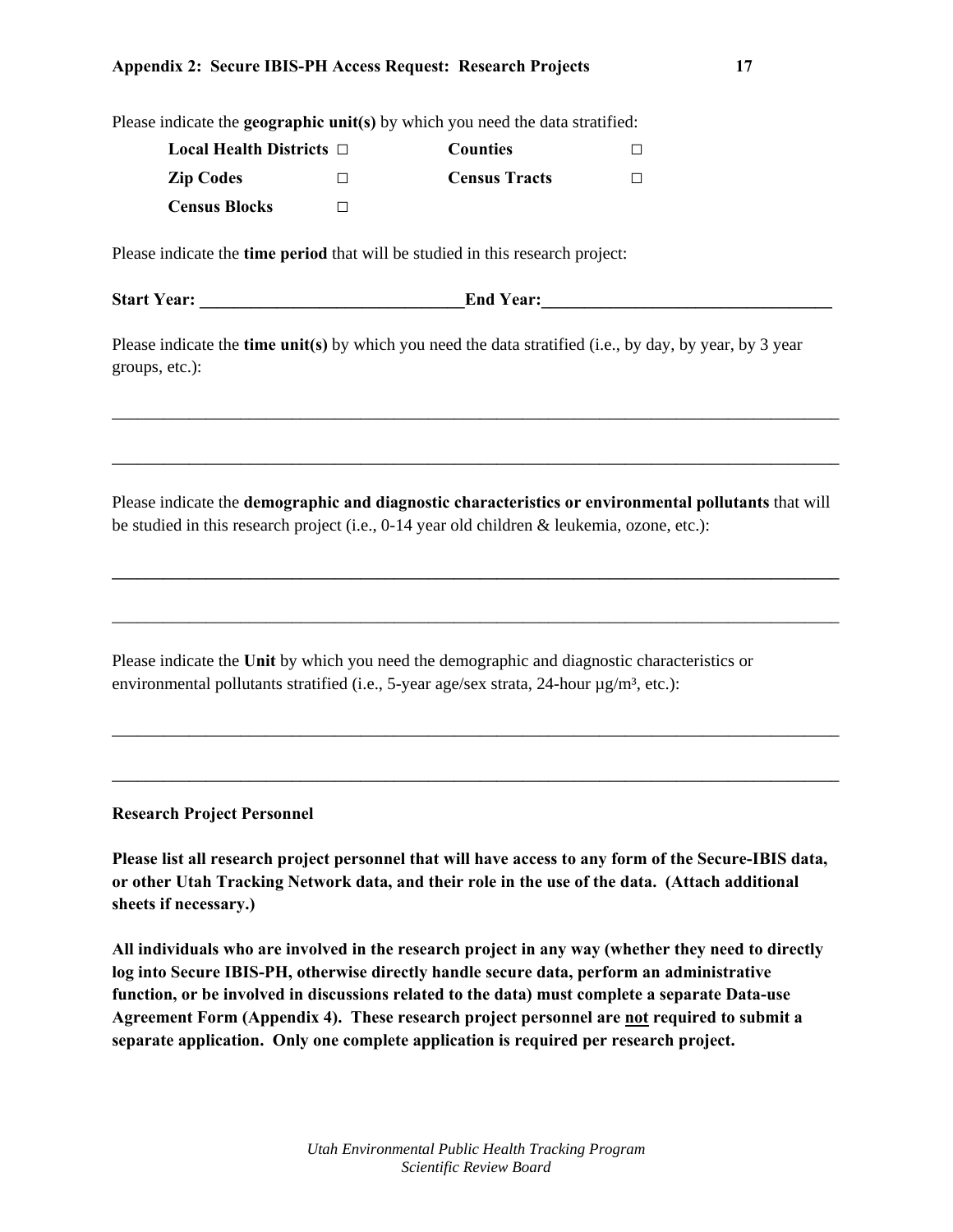| <b>Research Project Personnel (Name)</b>                                                                                                                                                                     | <b>Position Title</b> | Role in access to Secure-IBIS-PH data |
|--------------------------------------------------------------------------------------------------------------------------------------------------------------------------------------------------------------|-----------------------|---------------------------------------|
|                                                                                                                                                                                                              |                       |                                       |
|                                                                                                                                                                                                              |                       |                                       |
|                                                                                                                                                                                                              |                       |                                       |
|                                                                                                                                                                                                              |                       |                                       |
|                                                                                                                                                                                                              |                       |                                       |
|                                                                                                                                                                                                              |                       |                                       |
|                                                                                                                                                                                                              |                       |                                       |
|                                                                                                                                                                                                              |                       |                                       |
|                                                                                                                                                                                                              |                       |                                       |
| Signature of Principal Investigator/Project Authority                                                                                                                                                        |                       | Date                                  |
| Attachment A: Data-use Agreement Form (required)<br>Attachment B: Research Proposal (required)<br>Attachment C: IRB Approval (must be submitted upon receipt)<br>Attachment D: Letters of Support (optional) |                       |                                       |
| (This section to be completed by the Data Owner(s) and Utah Tracking Program)                                                                                                                                |                       |                                       |
| Data Owner Signature and Comments                                                                                                                                                                            |                       |                                       |
|                                                                                                                                                                                                              |                       |                                       |
| Query Module                                                                                                                                                                                                 | Signature             |                                       |
| <b>Access Approved</b><br>$\Box$                                                                                                                                                                             | Access Denied □       | Need Additional Information □         |
| Comments:                                                                                                                                                                                                    |                       |                                       |
|                                                                                                                                                                                                              |                       |                                       |
|                                                                                                                                                                                                              |                       |                                       |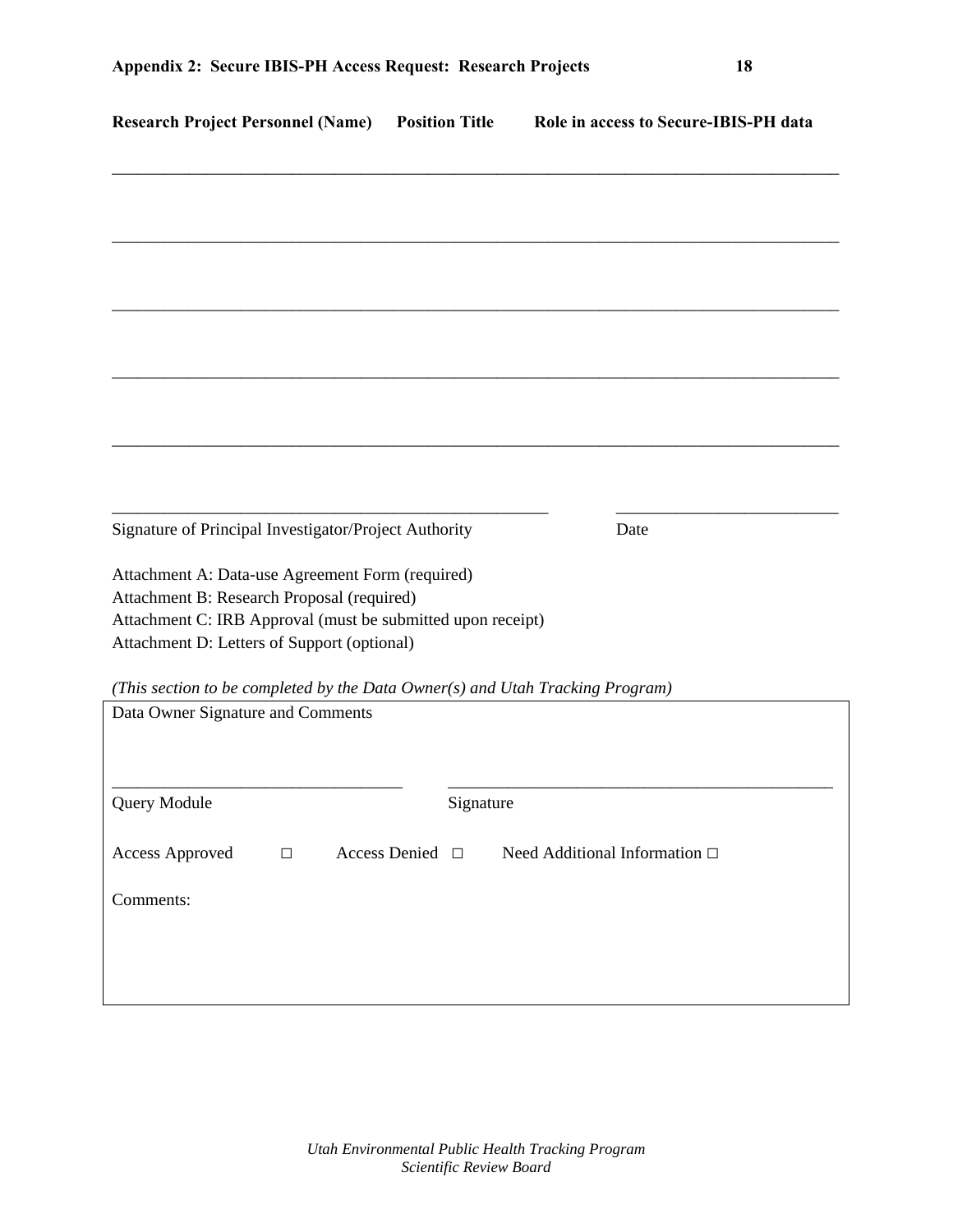*(Each data owner will be provided a separate copy to sign and provide comments.)* 

| <b>Query Module</b><br>Signature<br>Access Denied $\Box$<br>Need Additional Information $\square$<br><b>Access Approved</b><br>$\Box$ |
|---------------------------------------------------------------------------------------------------------------------------------------|
|                                                                                                                                       |
|                                                                                                                                       |
| Comments:                                                                                                                             |
|                                                                                                                                       |

| Data Owner Signature and Comments |        |                      |           |                                    |  |
|-----------------------------------|--------|----------------------|-----------|------------------------------------|--|
| Query Module                      |        |                      | Signature |                                    |  |
| Access Approved                   | $\Box$ | Access Denied $\Box$ |           | Need Additional Information $\Box$ |  |
| Comments:                         |        |                      |           |                                    |  |
|                                   |        |                      |           |                                    |  |
|                                   |        |                      |           |                                    |  |

| Your application has been reviewed and approved. |               |  |
|--------------------------------------------------|---------------|--|
| <b>Utah Tracking Program Manager</b>             | Date approved |  |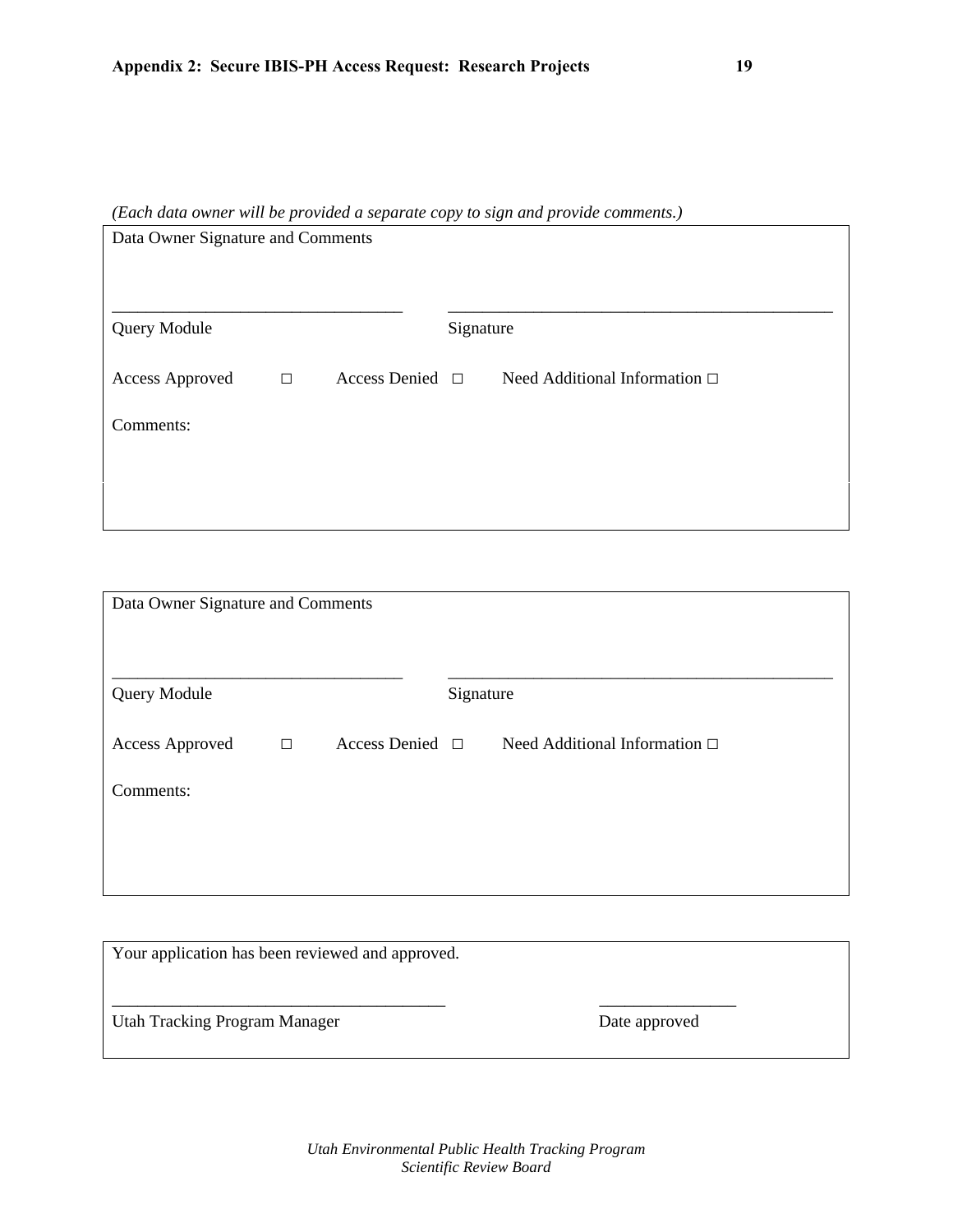## **Research Proposal Guidelines**

*Note: Documentation used for IRB approval or other application processes involved with this project may be used for some or all of these research proposal requirements, so long as all items in this guideline are addressed. While organization is flexible, it is easier for the Utah Tracking Program to ensure completeness if the documentation follows these guidelines.* 

- 1. **PROJECT PERONNEL AND ADMINISTRATION:** List the name and contact information of the principle investigator, principle collaborators, and all participating personnel. Include a summary of related studies previously conducted by the project personnel. Describe all agencies supporting this project. Synopses or portfolio documents can be used as part of the agency descriptions. Attach Curriculum Vitae (CV) or biographical sketches for the principle investigator, study director, project coordinator/manager, and principle collaborators. Include all participating personnel from any collaborating agencies involved in this study.
- 2. **EXECUTIVE SUMMARY/ABSTRACT:** Provide a brief (300 words) executive summary of the project. The summary should include a hypothesis statement, data and methods for data connections, analytical methods, anticipated analytical results, and details of any anticipated publications, presentations, or other distributions of the research results and reports.
- 3. **FUNDING:** Briefly describe how this project is or will be funded.
- 4. **BACKGROUND:** Briefly describe (500 words) the literature background supporting and guiding this project. Background should describe the population at risk, known and hypothetical exposure pathways, and environmental hazards related to the health outcome to be studied.
- 5. **OBJECTIVES:** Briefly outline the objectives, problem statement or hypothesis, anticipated outcomes, significance of the results, knowledge gaps this study is intended to fill, and the importance of this study.
- 6. **STUDY DESIGN, EXPERIMENTAL PLAN AND METHODS:** Describe the study design, experimental plan, and analytical methods to be used to manipulate and link data topics and/or analyze the data for this project in order to achieve the objectives. If appropriate, discuss the environmental hazards, exposure pathway, and health outcomes to be studied in this project. Describe the study population, study area, and study period. Describe selection, inclusion criteria, and exclusion criteria for data records to be used. Describe the criteria for accepting or rejecting the hypothesis. Describe sampling and data connection protocols. Describe anticipated biases or confounding that may impact the study results and how those biases and confounding factors will be accounted for. Describe the statistical methods to be used, how those methods will be interpreted, and the appropriateness of those methods to the hypothesis or study problem. Justify modifications to standard methods. Outline anticipated weaknesses, study constraints, and limitations in the chosen study design, experimental plan, and methodology. Describe proposed remedies or alternative approaches for those weaknesses.
- 7. **DATA MANAGEMENT AND PROTECTION:** Describe the access, use, protection, and final disposition of data used for this project. Describe employee training related to the access, use, protection, and management of data provided to all personnel involved in this project. Describe policies and procedures that are and will be used to assure non-disclosure of the confidential data. Describe policies and procedures that are and will be used to manage security intrusions. Describe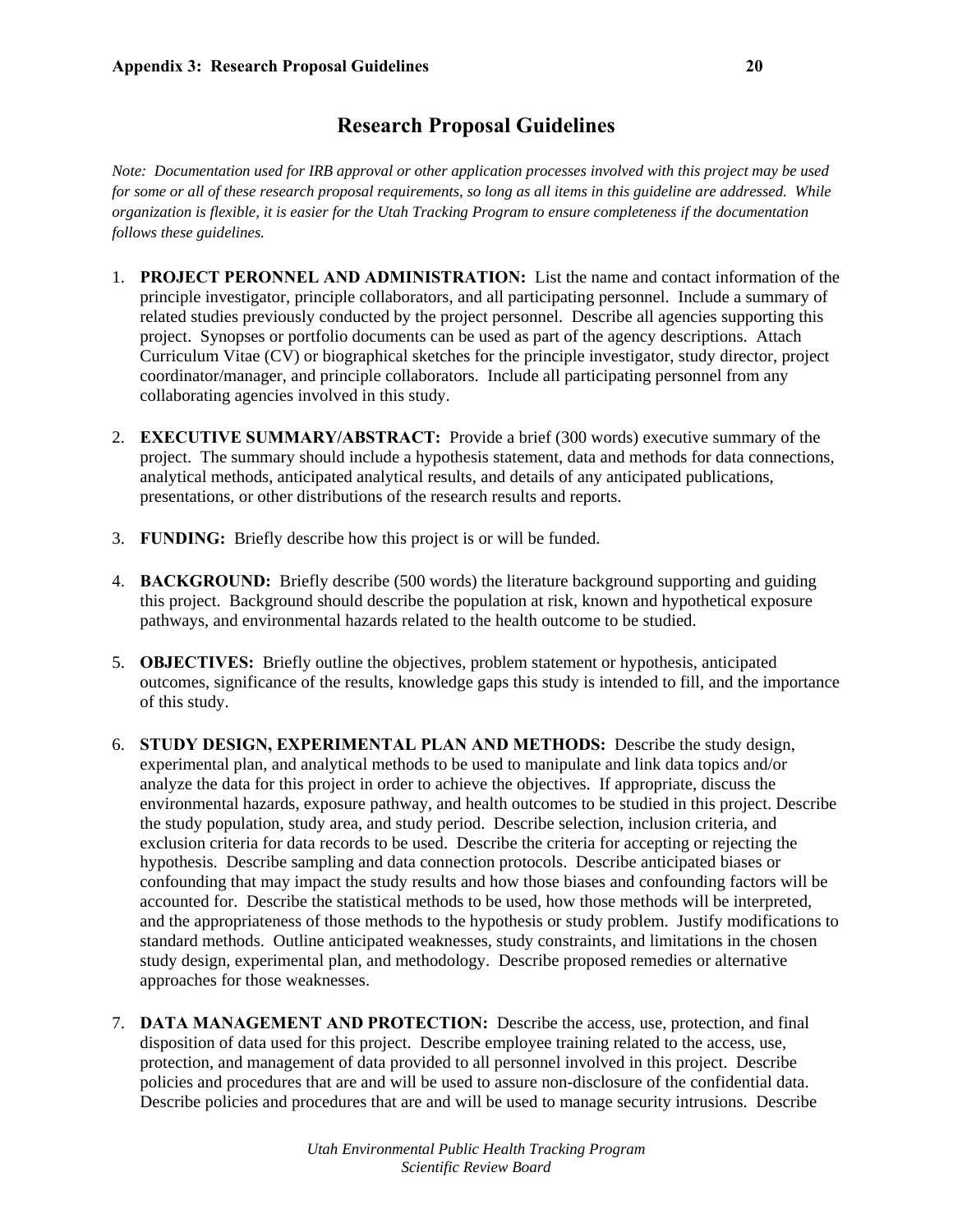policies for electronic storage of data. Describe policies and procedures for paper copies of data, work products and records. Describe study protocol change management and procedures. Describe the institutional oversight and review process used for this research proposal.

- 8. **UTAH TRACKING PROGRAM PARTICIPATION:** Describe anticipated roles, responsibilities, activities, or requirements for the Utah Tracking Program and/or the data owners (agencies who provide data to the Utah Tracking Network).
- 9. **TIMELINE:** Describe the proposed timeline for this project.
- 10. **PROPOSED PUBLICATION OF RESULTS:** Briefly describe the anticipated means for publishing or reporting the findings from this project. Describe the intended audience(s) of the publication. Describe the anticipated time for publication(s). Public presentations are defined as any published paper, abstract, brief, report, letter, poster, speech, article, or other presentation that discloses the data, information about the data, information about the data owner, or information about the Utah Tracking Network that is made available to the public (including organizational peers) through peer-reviewed or un-reviewed journals, magazines, newsletters, professional or public conferences, public or organizational meetings, or other forums or events to which persons not directly associated to the research project (i.e., any individual who has not submitted a Data-use Agreement Form and received SRB approval) could be in attendance or have access.
- 11. **HUMAN SUBJECTS:** The Utah Tracking Program does NOT provide identifying information on human subjects. Projects that require case identifying information will need to coordinate directly with the data owner for those data. If the project intends to link Utah Tracking Program data with identifiable case data (regardless of the data topic), briefly describe those linkages and the Human Subjects assurances required for IRB approval. Describe the IRB approval process being pursued or completed. Include the IRB chair contact information.
- 12. **BIBLIOGRAPHY:** The standard bibliography format standards can be used for this section.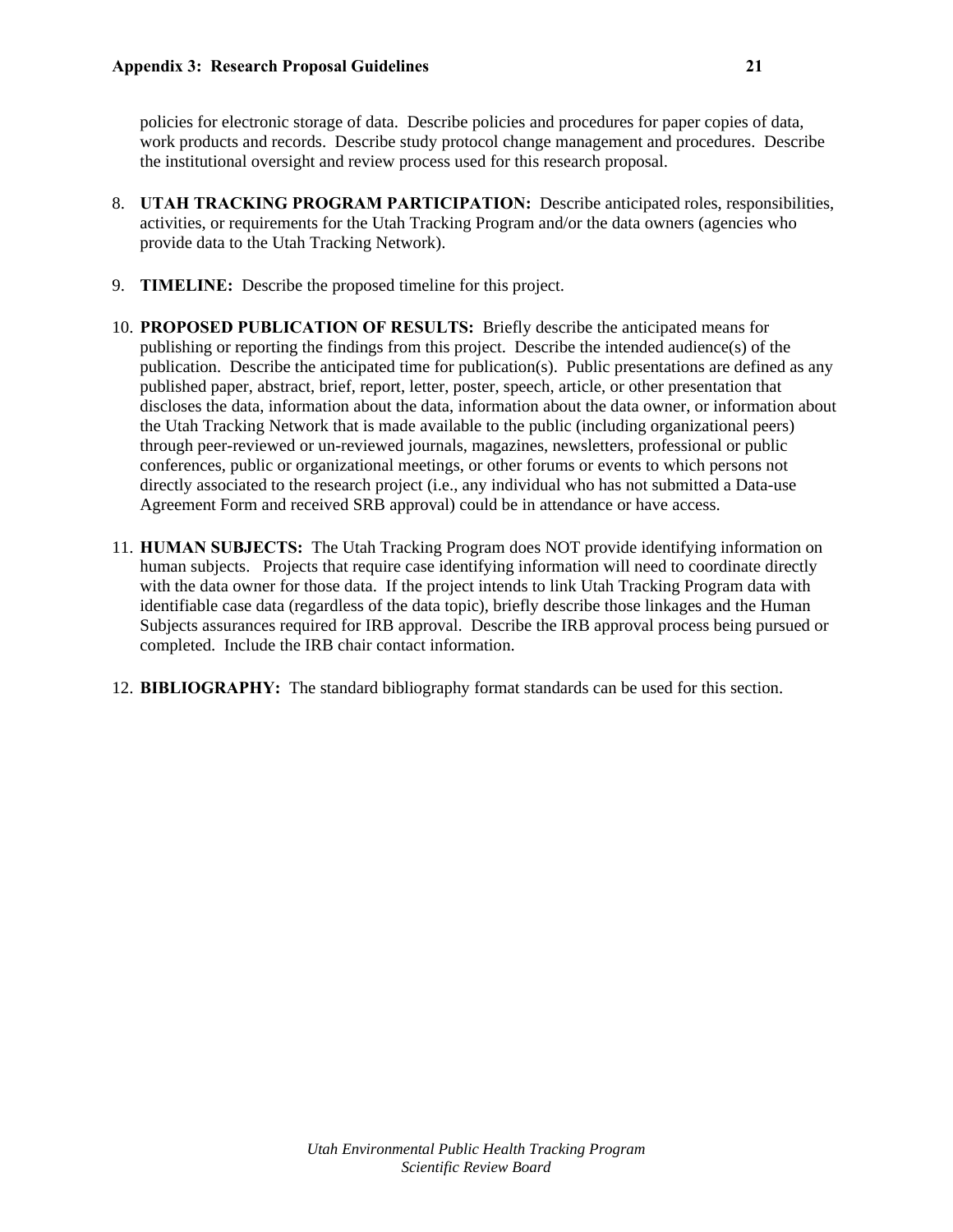## **Data-use Agreement Form: Research Projects**

*This agreement must be completed by all research personnel will have access to Utah Tracking Network data in any form and in any phase of the project.*

Name: \_\_\_\_\_\_\_\_\_\_\_\_\_\_\_\_\_\_\_\_\_\_\_\_\_\_\_\_\_\_\_\_\_\_\_\_\_ Role: \_\_\_\_\_\_\_\_\_\_\_\_\_\_\_\_\_\_\_\_\_\_\_\_\_\_\_\_\_\_\_\_\_\_\_

By initialing the following boxes and signing this agreement form, you (the research personnel member named above) agree to comply with the following agreements and assurances supporting application for access to Utah Tracking Network data through Secure IBIS-PH or in any other form (to include manipulations, tabulations, aggregations, summarizations, and verbal communication generated from the data).

Please initial each box.



I have read and shall comply with the Utah Tracking Program's consent policies. (Refer to the *Third Party Application for Access to IBIS-PH for Research Projects* http://epht.health.utah.gov/epht-view/dataportal/SecureDatasetRegistration.html).

I will comply with all data use stipulations provided in writing by the data owner(s) as part of the approval of this application for access to data.

 I will provide the SRB with draft and final copies of public presentations (defined as any published paper, abstract, brief, report, letter, poster, speech, article, or other presentation that discloses data or information about the data, the data owner, or the Utah Tracking Network that is made available to the public (including organizational peers) through peer-reviewed or unreviewed journals, magazines, newsletters, professional or public conferences, public or organizational meetings, or other forums or events to which persons not associated with the research project (i.e., any individual who has not submitted a Data-use Agreement Form and received SRB approval) could be in attendance or have access) as described with the SRB authorization to access the data. The SRB will have opportunity to comment on or approve those reports prior to any publications or presentations.

I will provide the SRB with copies of public presentation materials for approval 30 days before the publication or submission for publication (even if submission will not immediately result in publication).

 I will comply with all state and federal laws, as well as department and program statues, rules, policies, use restrictions, and requirements regarding security, management, use, and disclosure, particularly those that protect the privacy of individuals and research subjects. I understand that violation of any local, state, or federal laws may subject me to criminal or civil prosecution or other penalties.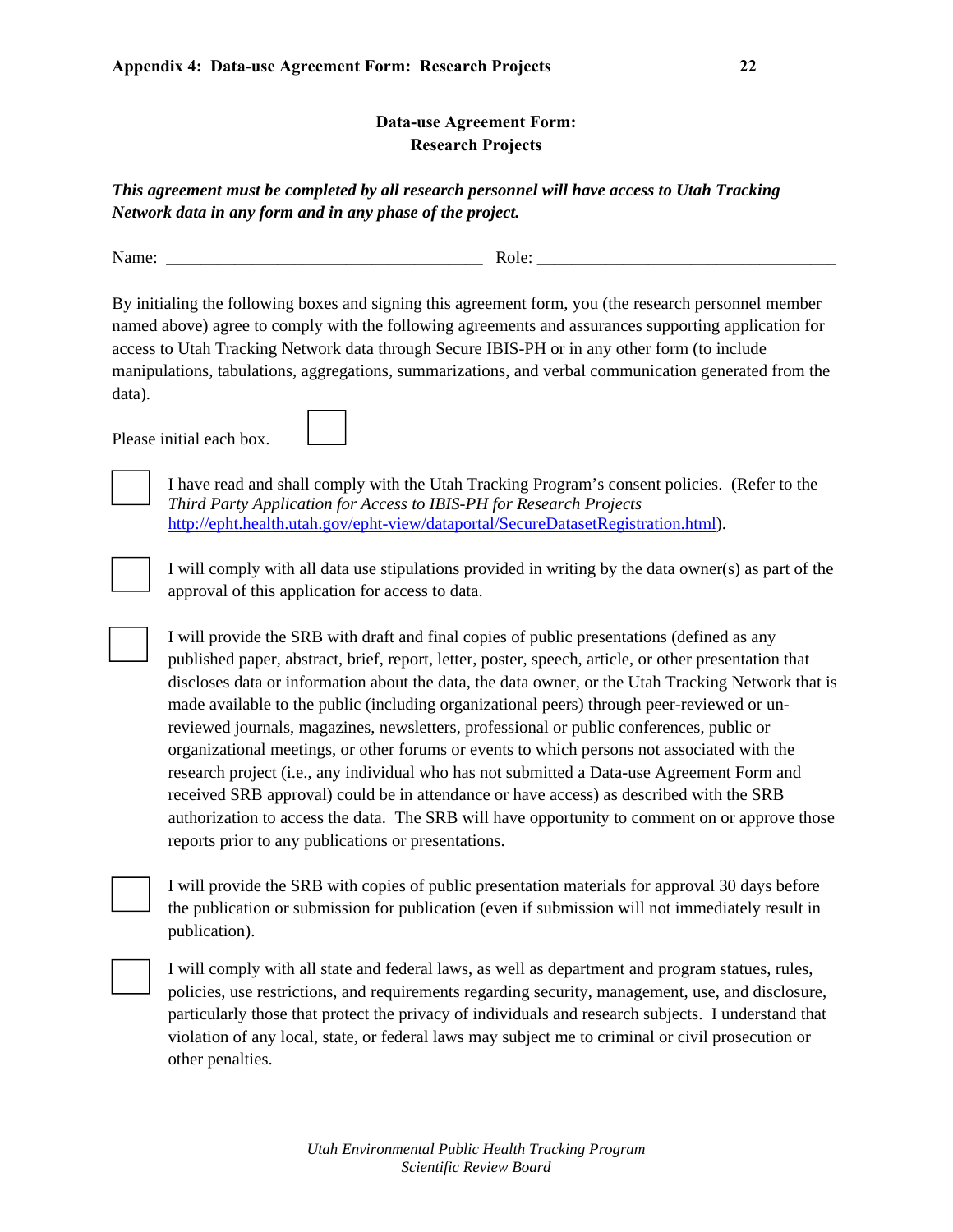

I will use Secure IBIS-PH, and any other form of Utah Tracking Network data, only for the research-related purposes stated in the Secure IBIS-PH Access Request and approved by the SRB.

I will make no use of the data for work-related or research objectives, analyses or other uses not described in the approved Research Proposal without prior written authorization from the SRB. I understand that I may request an amendment to the SRB application, if needed. I will not make any changes to the research project without written authorization from the SRB.



I will not provide, distribute, disclose, or otherwise share Utah Tracking Network data, obtained from Secure IBIS-PH data obtained from Secure IBIS-PH or in any other way, to or with other persons, researchers, or research projects unless approved by the SRB.



I will follow the procedures and methods described in the Secure IBIS-PH Access Request and in any modifications made by the SRB.



I will assure the integrity, confidentiality and the security of all Utah Tracking Network data in all forms. (See the online Policies and Procedure Manual for standards of data protection.)

 I will comply with any and all restrictions, requirements, and stipulations described by the SRB and any institutional review boards (IRBs) of universities, colleges, hospitals, or other institutions connected with the research project.

 I agree to be monitored by the SRB through the Utah Tracking Program, to provide progress and status reports as requested, and to meet other review process requirements as requested by the SRB.



 I will acknowledge the data owner(s) and the Utah Tracking Network in all public presentations (defined above) of Utah Tracking Network data and the findings derived from the data.

 I understand that I have an affirmative obligation to notify the Utah Tracking Program within 24 hours of any change in employment for either myself or any associated research personnel so that data rights may be adjusted accordingly.

 I understand that the Utah Tracking Program, the SRB, and the Utah Department of Health (UDOH) do not guarantee the accuracy of the data they provide through Secure IBIS-PH or in any other way.



 I understand that the Utah Tracking Program, the SRB, and the UDOH do not guarantee that Secure IBIS-PH and other forms of data access will be functional. The Utah Tracking Program, the SRB, and the UDOH members are not liable for problems accessing or processing data or for failures by research project personnel to meet deadlines because of problems with data or access.